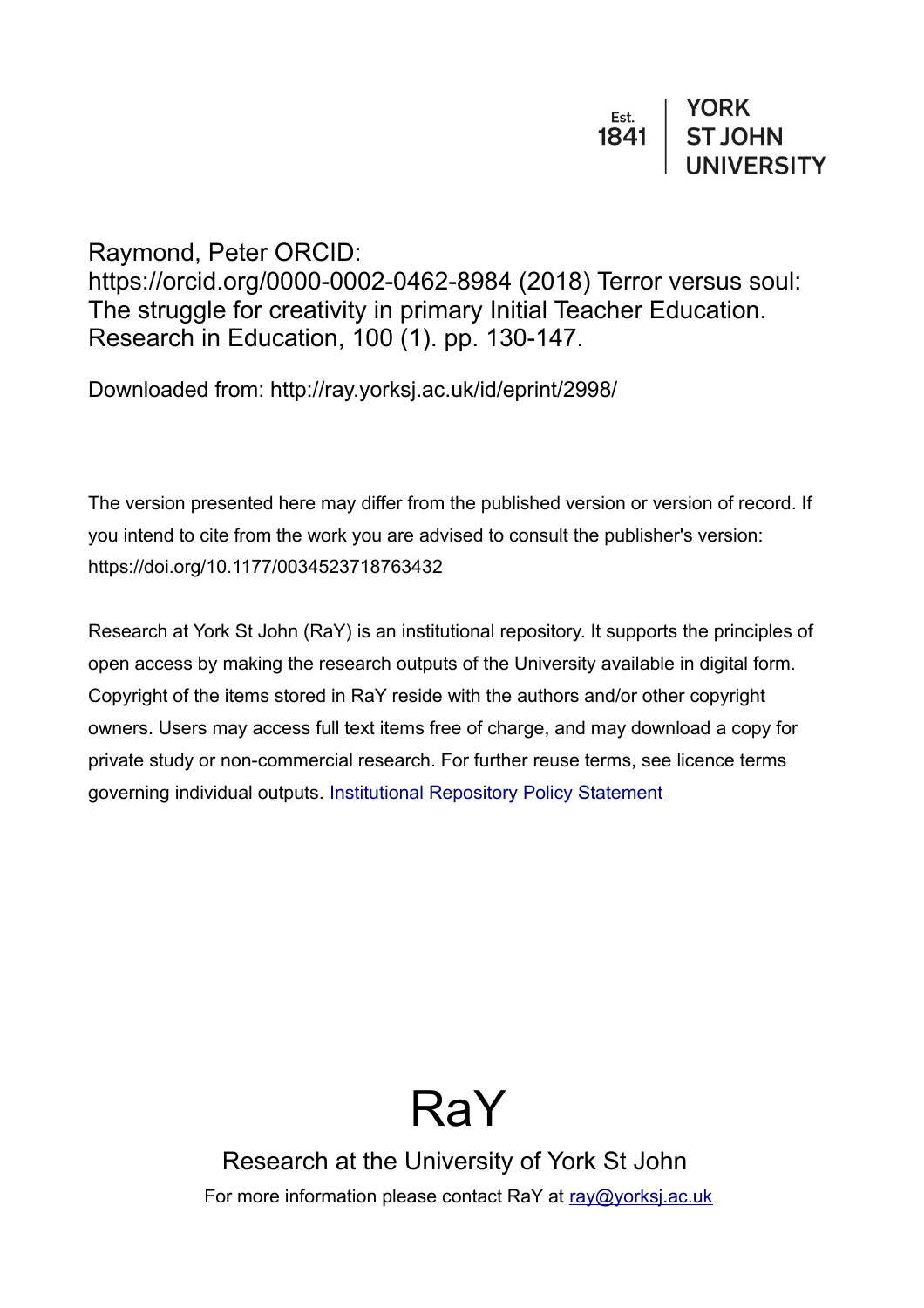**Terror vs Soul; the struggle for creativity in primary Initial Teacher Education**  Article submitted and accepted for publication in Research in Education, March 2018 Peter Raymond Director of Undergraduate Initial Teacher Education School of Education, York St John University

#### **Abstract**

Creativity is a commonly used word in education circles, yet it is also seen as something that is being undermined by contemporary agendas of standards, testing and an increasingly strong focus on core subjects that are used as indicators of school performance (Robinson 2011, Alexander, 2010), which are impacting the work of teachers (Clarke, 2013a; Taubman, 2009). This paper starts from Ball's 2006 paper 'The Teacher's Soul and the Terrors of Performativity' and argues the importance of developing strong senses of identity and agency in student teachers as part of the teacher's 'soul', as a positive response to the pressures, or 'terrors' of a performative, standards based agenda. Having discussed the background of creativity and performativity, the relationship between identity, agency and creativity is explored through the lenses of three theoretical perspectives; Bourdieu and his idea of habitus; Foucault and his ideas about power, discipline and subjectivity; Lacan and Ruti and perspectives from psycho-analysis, foregrounding the notion of 'lack'. In the discussion of this sequence of perspectives, the argument is for a trajectory in which the view of the human subject becomes less deterministic and more agentic. The paper is framed within a virtues ethic and in applying Nodding's (2003) argument, creativity can be seen not so much as a virtue in itself, but the confident and agentic working out of creativity in practice allows educators to work virtuously within a performative culture and with an 'ethical commitment' to creativity.

1

**Key words:** Performativity – Identity – Agency – creativity – virtues ethic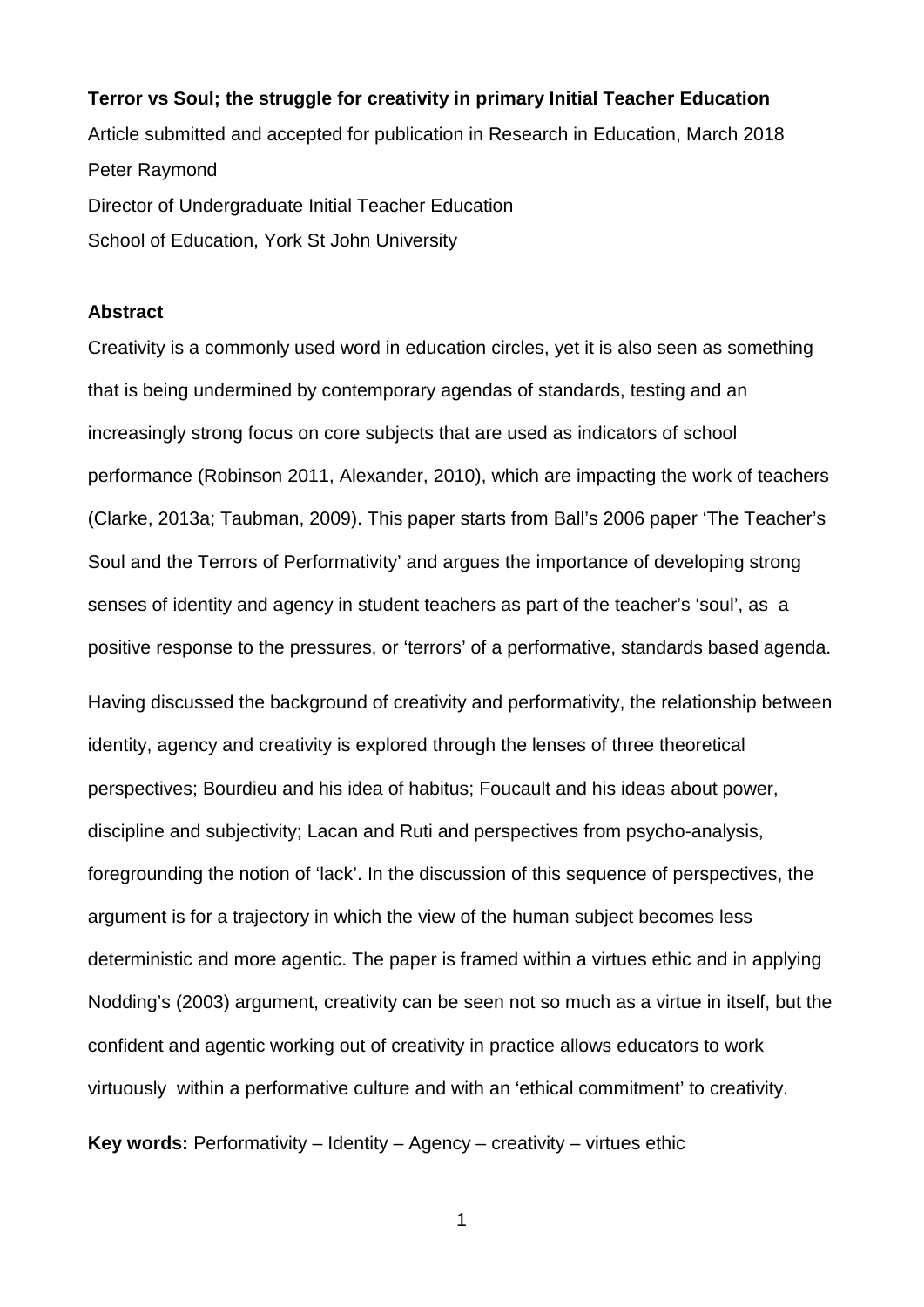#### **Terror vs Soul; the struggle for creativity in primary Initial Teacher Education**

Creativity is a commonly used word in education circles, yet it is also seen as something that is being squeezed by contemporary agendas of standards, testing and the current national curriculum (Department for Education, 2014) which is generally seen as having taken an anticreative direction (Harris, 2015; Flood, 2016). There is little doubt that education is experiencing increasing pressure to focus on measurable standards (Robinson 2011, Alexander, 2010), which is impacting the work of teachers (Clarke, 2013a; Taubman, 2009), and that wherever there is pressure to conform, there is the potential for individuality, creativity and innovation to be supressed and for the standards culture to harm students (Robinson, 2015).

The title of this paper - Terror vs Soul; the struggle for creativity in Primary Initial Teacher Education – could be seen as very negative. The assumption that quality, excellence and standards can be quantifiable is highly questionable and there is the need to challenge these reductionist and simplistic expressions (Clarke, 2013a). The terrors of performativity (Ball, 2006; Lyotard, 1984) and potential negative impacts on the very core – the soul – of what teachers do and who they are would seem to be very real. However, creative practice can challenge any view that such terrors are either completely deterministic of teacher identity and agency, or are incompatible with creative practice. Whilst the performative culture of primary ITE can be challenged, it is very hard to escape its influence or allow students to escape it either. However, it is possible to work within those circumstances, developing creative identity and agency, at least to some extent on our terms, so that we can work within a performative culture, but without abandoning our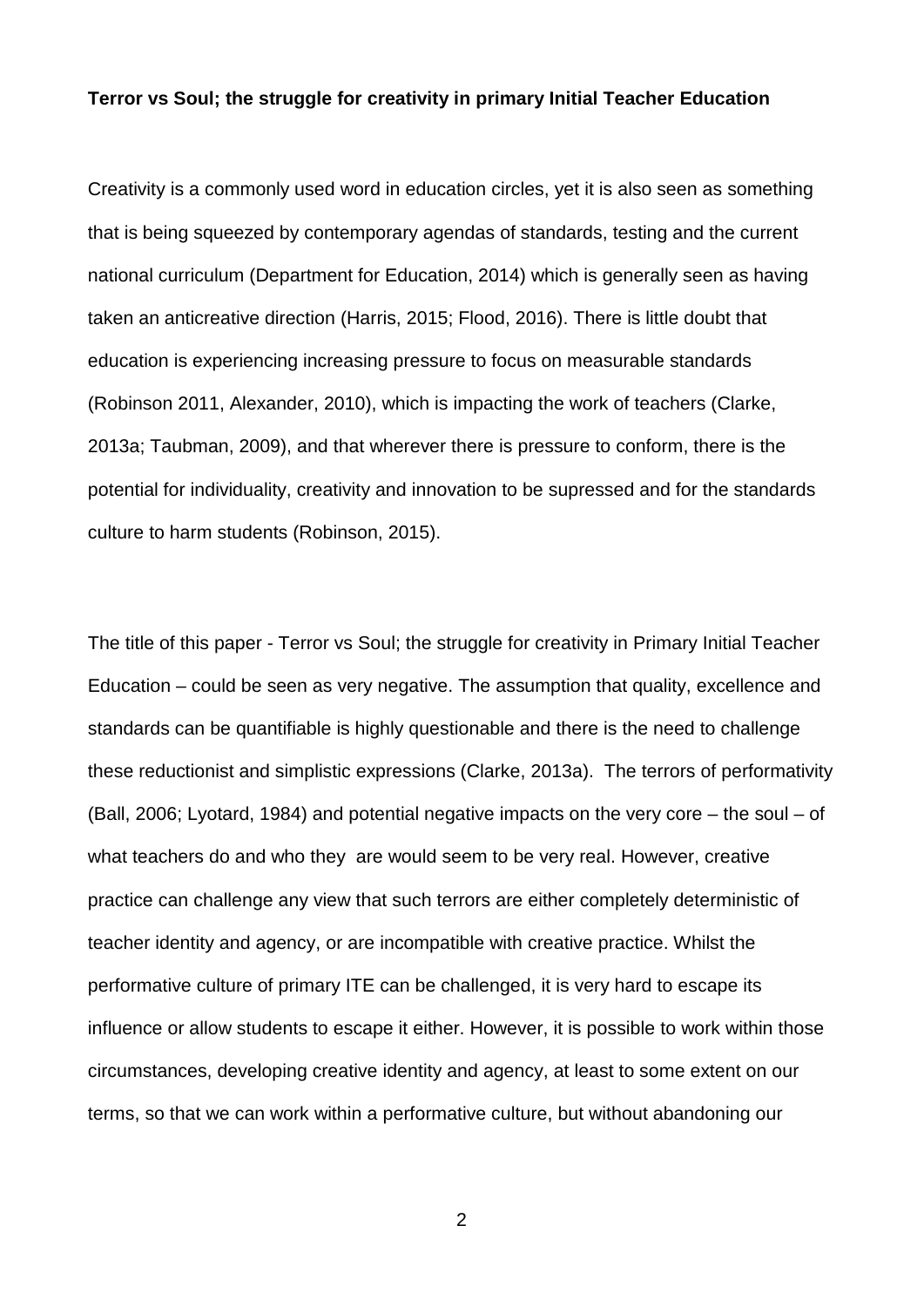values, beliefs and our own creativity in the face of the pressures to conform to the cultural arbitraries of, in this case, ITE.

This paper argues for the "virtue" of creativity, within a virtue ethic that sees creativity as inherently valuable and worthwhile and certainly not something to be side-lined in schools (NASUWT, 2017), or in ITE. Various perspectives on creativity will be discussed, followed by a discussion of the contemporary performative climate of education; the context in which the "struggle for creativity can be argued to be taking place. This will lead into a discussion of identity and agency and how developing these creates the potential to tackle that struggle for creativity. Drawing on the work of Ball, Clarke, Foucault, Lacan and Ruti, I argue that the struggle for creativity in teacher education can be framed, without hyperbole, as a struggle between the "the teachers' soul" on the one hand and the "terrors of performativity" (Ball, 2003) on the other. Against this background, I then go on to an account of my practice, working with final year primary education student teachers to promote time and space for creative expression on the part of teachers and learners in primary schools. I conclude with a discussion of the potential and actual contradictions that are part and parcel of developing such an approach whilst working in an essentially performative context.

We begin by framing the paper within a virtues ethic.

### **A virtues ethic**

Three broad notions of ethics can be identified (Annas, 2009; a utilitarian (or consequential) ethic, a deontological ethic and a virtue ethic. A utilitarian ethic emphasises the consequences or outcomes of actions (Hursthouse, 1999), aims for the best consequences, and therefore justifies any action that achieves the goals (Hursthouse and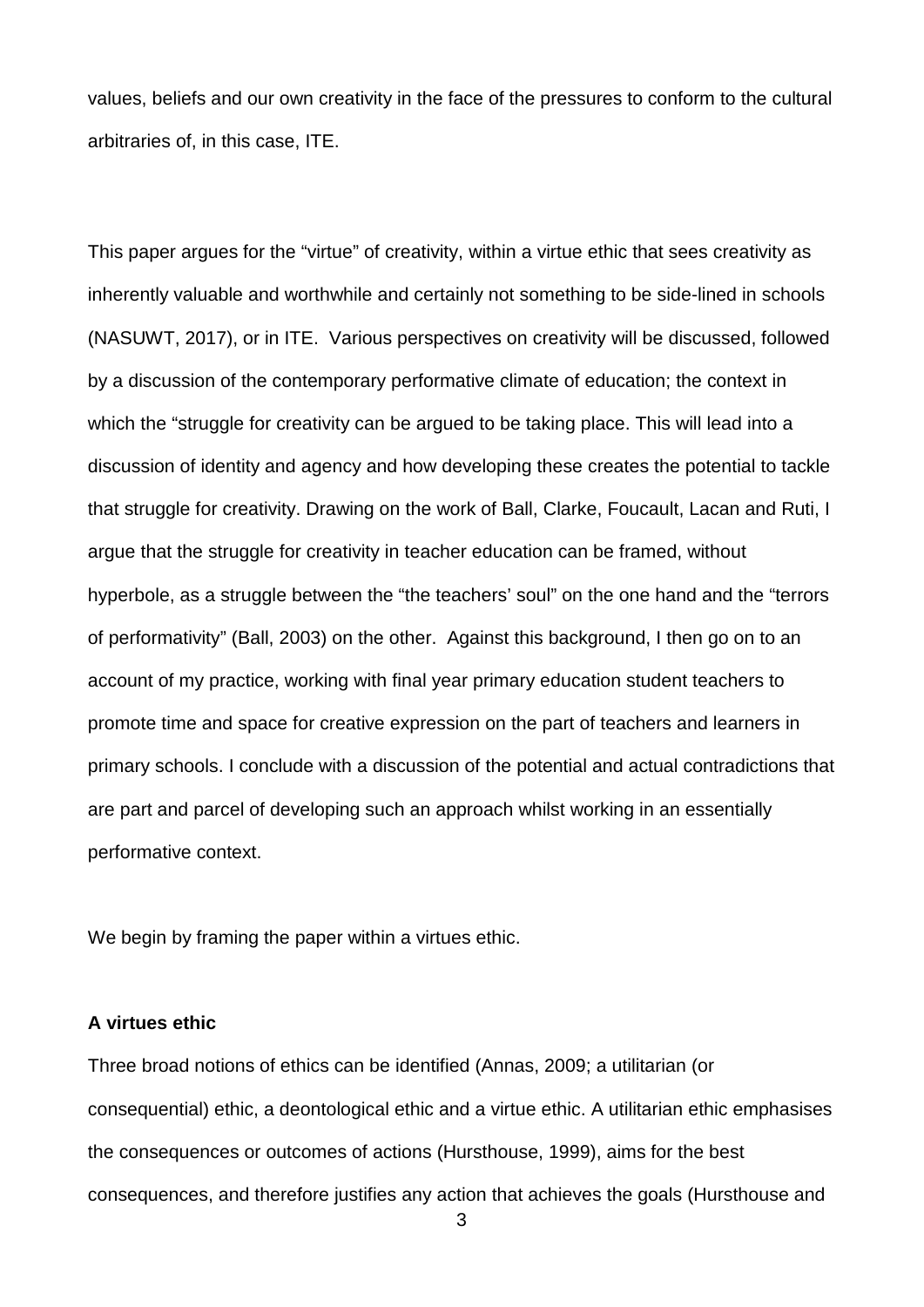Pettigrove, 2016). This can be seen to be the ethic dominant and inherent in much current education policy and practice that seeks to raise narrowly conceived 'standards'. This can be seen as overly simplistic and reductionist, recognising virtue merely as instrumental to the achievement of some independently defined good (Annas, 2009). A deontological ethic differs from a utilitarian ethic in that some acts are seen to be always wrong, even if the act leads to what may be regarded as a desirable or noble outcome. In deontology, the actions are always judged independently of their outcome. In this respect, a choice is seen as "right" when and because of its conformity with a moral norm (Alexander and Moore, 2016). A virtues ethic, as opposed to a utilitarian or deontological ethic, is an approach which emphasises the virtues, or moral character and is characterised by questions such as 'what should I be or how should I live?' (rather than what should I do?); goodness is defined in terms of human excellence (rather than in terms of rightness); practical necessity is seen as a response to values (rather than in response to compliance); there is a focus on character (rather than a focus on action) (Van Hooft, 2006; Athanassoulis, 2013). The traditional focus on the utilitarian and deontological positions assumes that the central concern of ethics is action in isolation from the agents of that action and the more recent attention to virtue ethics provides a "third way". (Annas, 2009).

Noddings (2003), whilst advocating an ethic of virtue to an extent, takes the discussion of virtue ethics further, favouring the notion of an 'ethical ideal'. Whilst an ethic of virtue can be a driving factor behind moral behaviour, Nodding's notion of an ethical ideal, is careful to not let ' "virtue" dissipate into "the virtues" described in abstract categories' (2003; p.80). For example, caring is not seen in itself to be a virtue but the ethical commitment that is needed to maintain oneself as caring leads to actions that both develop and exercise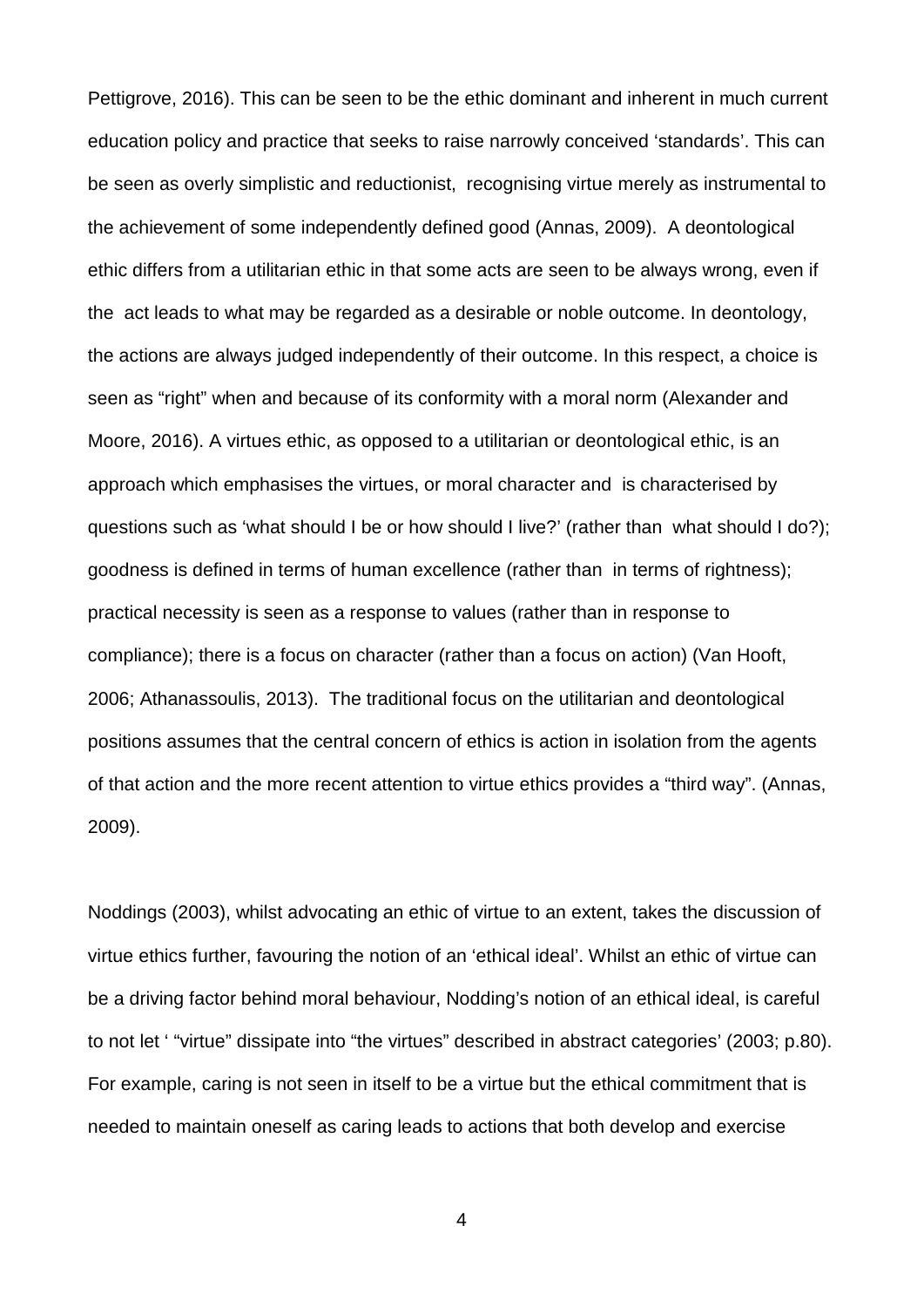virtues. As Noddings (2003; p.96) warns 'we must not reify virtues …if we do this, our ethic turns inwards and is even less useful that an ethic of principles'.

Applying Noddings argument to creativity, the argument in this paper is not that creativity is in itself a virtue, a clearly distinguishable reifiable 'thing', but the confident working out of creativity in practice allows teacher educators and student teachers to work virtuously, not to escape the pressures of a performative culture, but to work within them and this 'ethical commitment' to creativity 'leads to the development and exercise of virtues' (Noddings, 2003; p.96).

We shall return to this virtues ethic argument later in the paper. Now, let us consider the question, what is creativity?

### **What is creativity?**

This is a question that I pose to my final year Primary Education student teachers as we embark on a module called *Creativity in Primary Education*. They soon discover that there are many different and competing views of what this word means, which can be simultaneously fascinating and frustrating. Creativity is usually understood to be a noun (Oxford English Dictionary n.d.; Cambridge Dictionary n.c.) and it is perhaps this categorisation that has led to some perspectives that potentially over-simplify, or at least miss the richness and potential of creativity as a concept. In what follows, I briefly discuss perspectives from the fields of psychology and education.

## **Psychological perspectives on creativity**

Psychology is a field rich in writing about creativity. Sawyer (2014) acknowledges that defining creativity is difficult, but identifies two groups of research that aim to do just this.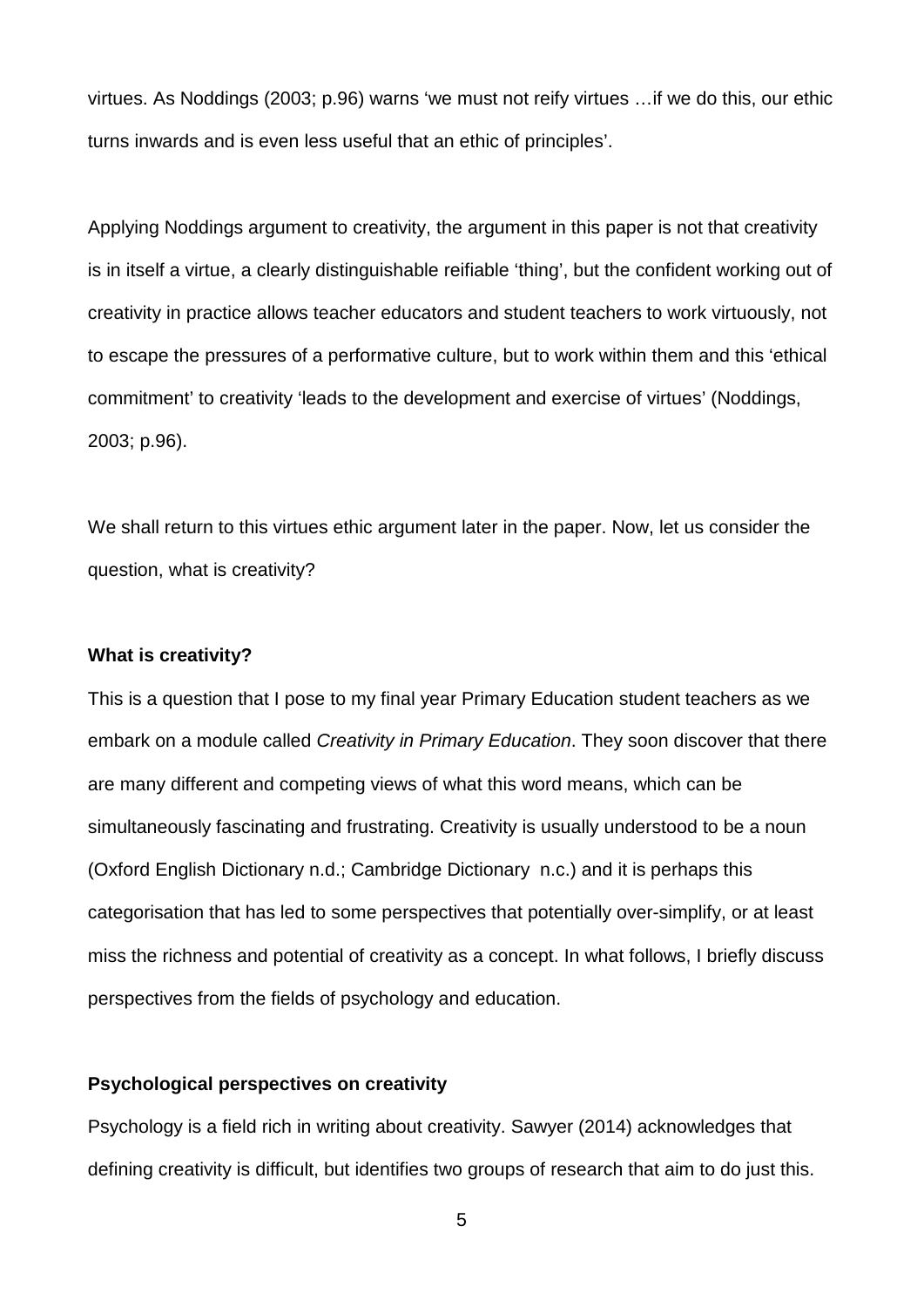The first are those that seek an individualistic, cognitive definition by studying a person in their engagement in creative behaviour. Creativity here is defined as "a new mental combination that is expressed in the world' (Sawyer, 2014, p.7). So, creativity here is not a repetition, it is a combination of two or more thoughts and this combination must be recorded or expressed, thus excluding any ideas that one may have but are never communicated to anyone else. The second group are those that seek a sociocultural definition, studying creative people working together in social and cultural contexts. Sawyer (2014, p.8) argues that for these researchers, creativity is defined as 'the generation of a product that is judged to be novel and also to be appropriate, useful or valuable by a suitably knowledgeable social group.' In this sociocultural perspective, the idea of creativity as a *thing* is foregrounded, as a socially valuable product must be generated for the act or person to be regarded as creative. Csikszentmihalyi (1997) puts forward his notion of "flow"; an almost automatic, effortless, yet highly focussed state of consciousness that characterises the feelings of people engrossed in challenging, creative activity. However, Csikszentmihalyi also frames creativity within the sociocultural model, discussed above, seeing creativity as occurring when an individual, using the symbols and rules of a domain, has a new idea and this is selected as appropriate for inclusion in the domain, by the gatekeepers of the domain, that is the field. Gardner (2008) describes 'five minds for the future', one of which is the "creative mind",but a somewhat narrow and instrumental perception of what creativity emerges: if an idea is not accepted or accepted too easily, it is not creative, since 'the only way creativity can be judged is, if over the long run, the creator's work change how other people think and behave.' (Gardner, 2008, p.11). What we see here, is creativity being reified, ranked and instrumentalised (Gould, 1981), as well as becoming potentially the domain of the socially and materially advantaged. Creativity as a concept is thereby conceptually diminished as the foregrounding of a socially valuable product and its use as the basis for the judgement of creativity does not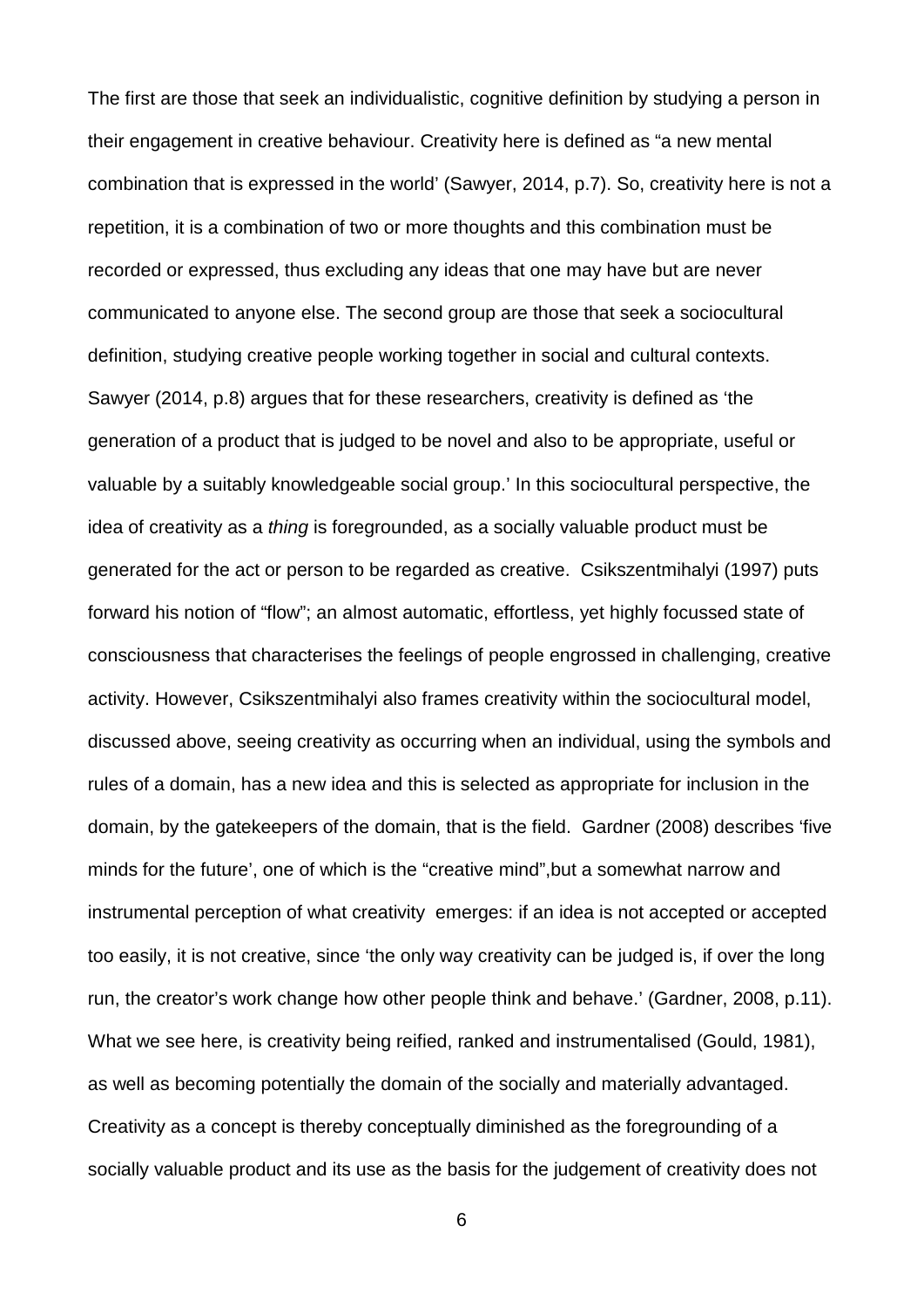fully recognise the value of such things as imagination and free thinking, unless these produce that socially valuable outcome.

Originality is a common element in perspectives on creativity and can be seen in different ways or at different levels e.g. on an individual level – it is original to the creator. On a relative level – it is original to this group of people. On a historical level – it is truly unique. Originality can also be seen in terms of an inclination to *not* impose preconceptions as facts as they are seen and to learn something new even if this disrupts our comfort and therefore 'a creative state of mind' (Bohm, 1996, p.21) - a constant openness to learning what is new, rather than a tendency to impose or reinforce existing and familiar ideas and structures - is important.

The idea that creativity has the potential to address the ills of society is also a common thread in some psychological perspectives. Creativity can be seen as something more than a product and be much more about expressing our being. May (1975) argues that we express our *being* by creating – creativity is therefore a necessary sequel to being. Therefore, if we do not express our original ideas – our creativity – we betray ourselves and fail to make our own contributions to society. So, we can take the idea of creativity into the realms of individual, institutional and societal well-being and change whilst simultaneously arguing that such a transformative perspective starts from the premise that the creative state of mind is normal not exceptional; that final point is one where different psychological perspectives differ.

#### **Educational perspectives on creativity**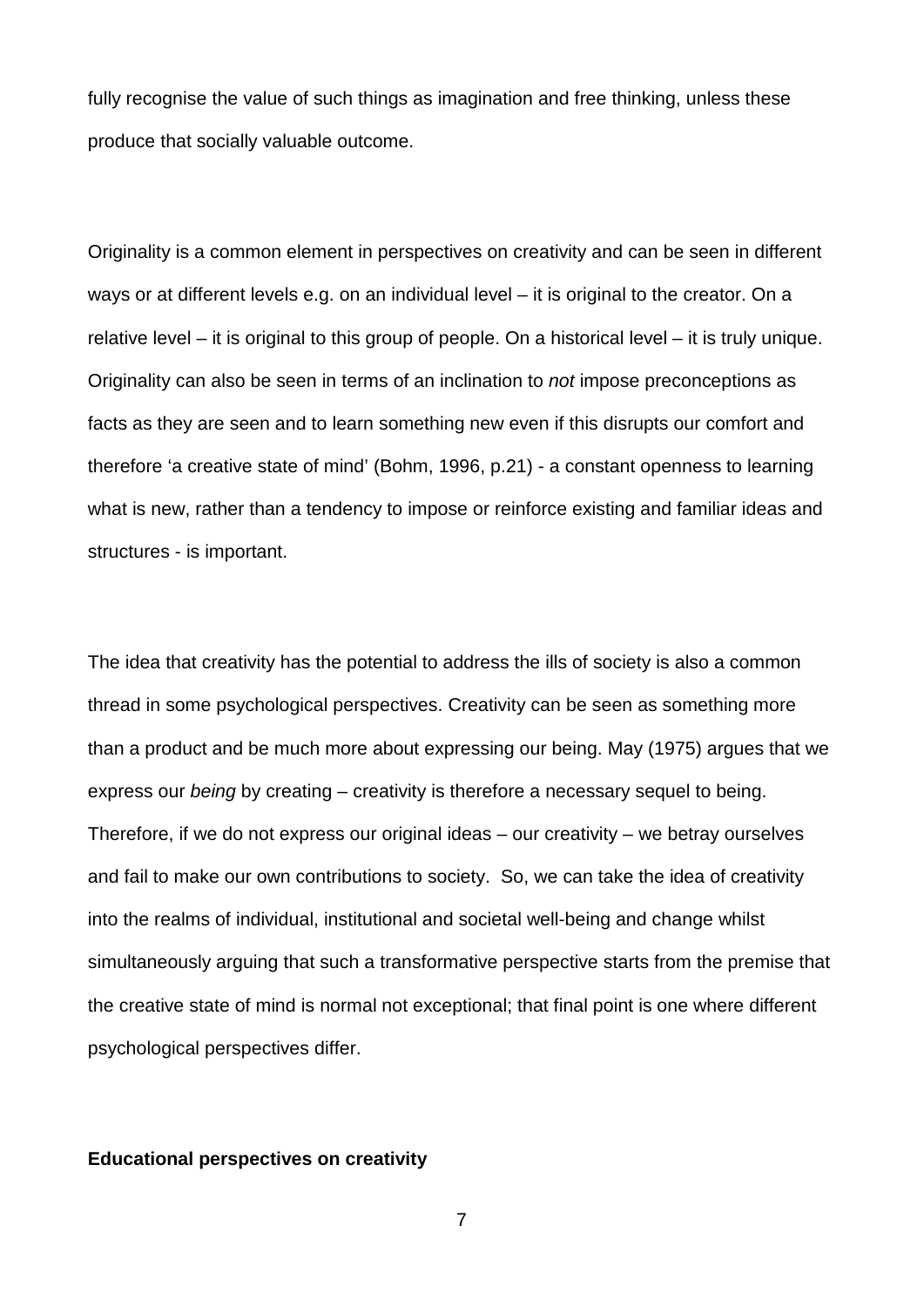In the field of education, a report from 1999 that remains influential, is that of the National Advisory Committee on Creative and Cultural Education (NACCCE). In this seminal work, creativity is defined as 'imaginative activity fashioned so as to produce outcomes that are both original and of value' (NACCCE, 1999, p.29) and four key components are identified;

- Imagination: a fresh perspective that generates alternatives to the routine.
- Purpose: *applied* imagination.
- Originality: seen at three levels.
- Value: imaginative activity in itself is not creative and can only be called creative if its outcome is deemed to be of value in relation to the task at hand.

The fourth point above, again raises the issue of value and begs the questions what do we mean by value and who are those who can deem an outcome to be of value?

Wyse and Dowson (2009 pp.5,) take this further in that outcomes must be judged as valuable by those 'suitably qualified' to make that judgement. In contrast, Fisher and Williams (2004) define creativity as when outcomes are generated that show imagination and originality as well as value but the creative thinker can judge the value of what they have done. Starko (2014) identifies two key elements across a range of definitions of creativity – novelty and appropriateness. For Starko, novelty involves asking the key question 'new to whom?'. Writing in the school classroom context, he states (2014, p.12) that 'to be considered creative, a product or idea must be original or novel to the individual creator.' Craft (2005) and NACCCE (1999) out forward the ideas of 'Big C' and 'Little C' creativity, which is more about scale. Put simply, Big C may be Mozart where creativity is part of and expressed through a "genius" level of talent and the originality may be on the "historical level" (NACCCE, 1999). Little C is much smaller scale and every day e.g. the role play of a nursery child. The point here is while there may be differences in scale,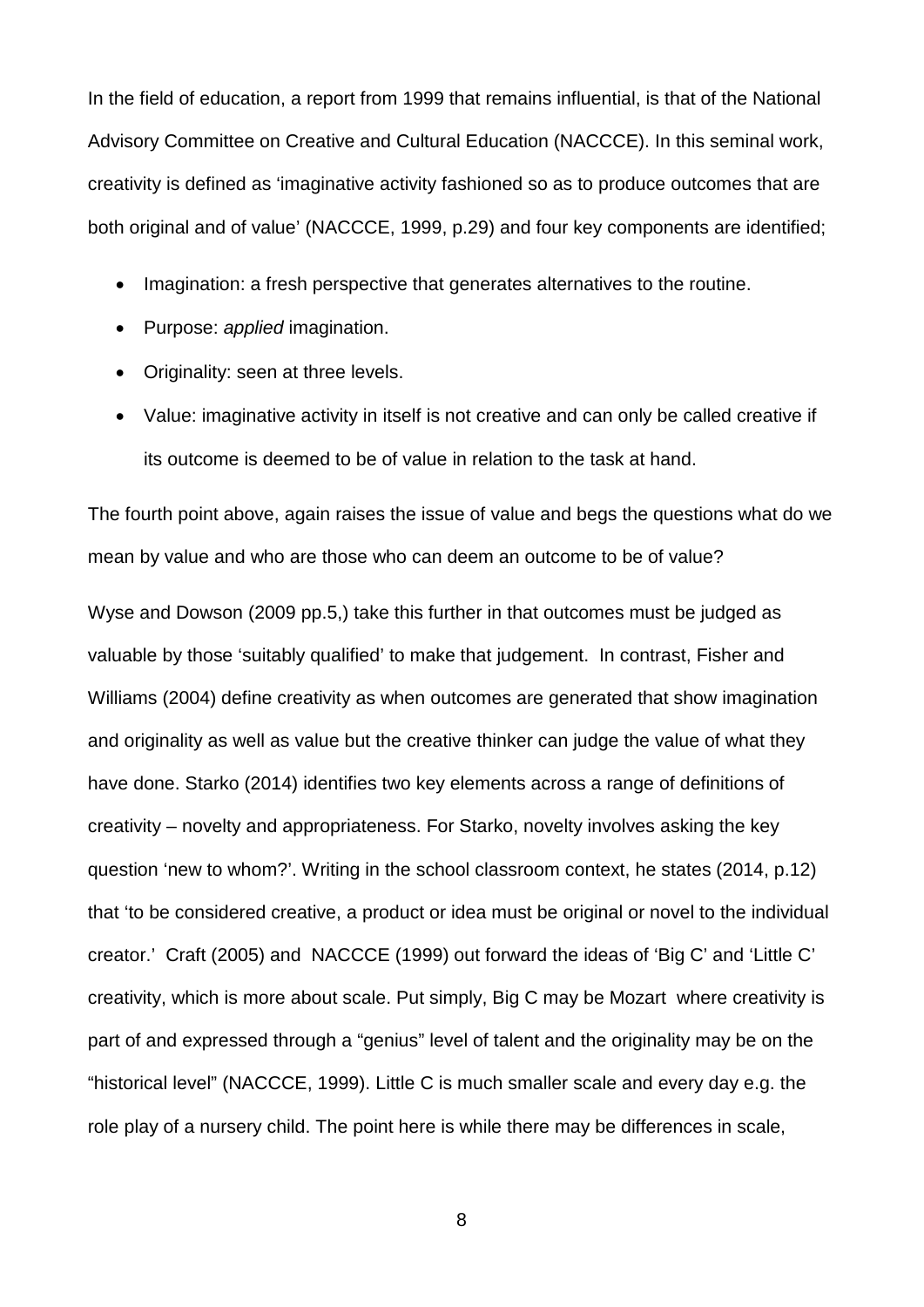these are *not* differences in value, which puts this view, common, but not universal in the education field, at odds with more prevalent views from psychology (e.g. Gardner, 2008).

So we can see, even from a brief overview of a small selection of perspectives, that creativity is viewed in different and contrasting ways. However, a common thread running through these ideas, even though they come from different fields, is the notion that creativity as a concept can be objectified as something to be attained and judged. Whilst creativity as a word, *is* technically a noun and therefore an object, I would argue that to view creativity solely on this basis is to miss much of its richness, depth and life-enhancing potential.

Attention now turns to the contemporary performative climate of education, in which it can be argued the "struggle" for creativity takes place.

### **The contemporary performative climate of education**

## **Terror vs Soul**

Recent policy changes in education have seen two contradictory thrusts – deregularisation and centralisation. Deregularisation can be seen in such policy changes as local management of Schools and the growth of academies and free schools. Centralisation, which is in essence about control, can be seen in in such things as central control of curricula, specification of standards and much closer monitoring of schools. What runs through both and indeed ties them together, is competition between education systems and educational institutions e.g. international league tables (OECD) and national school league tables.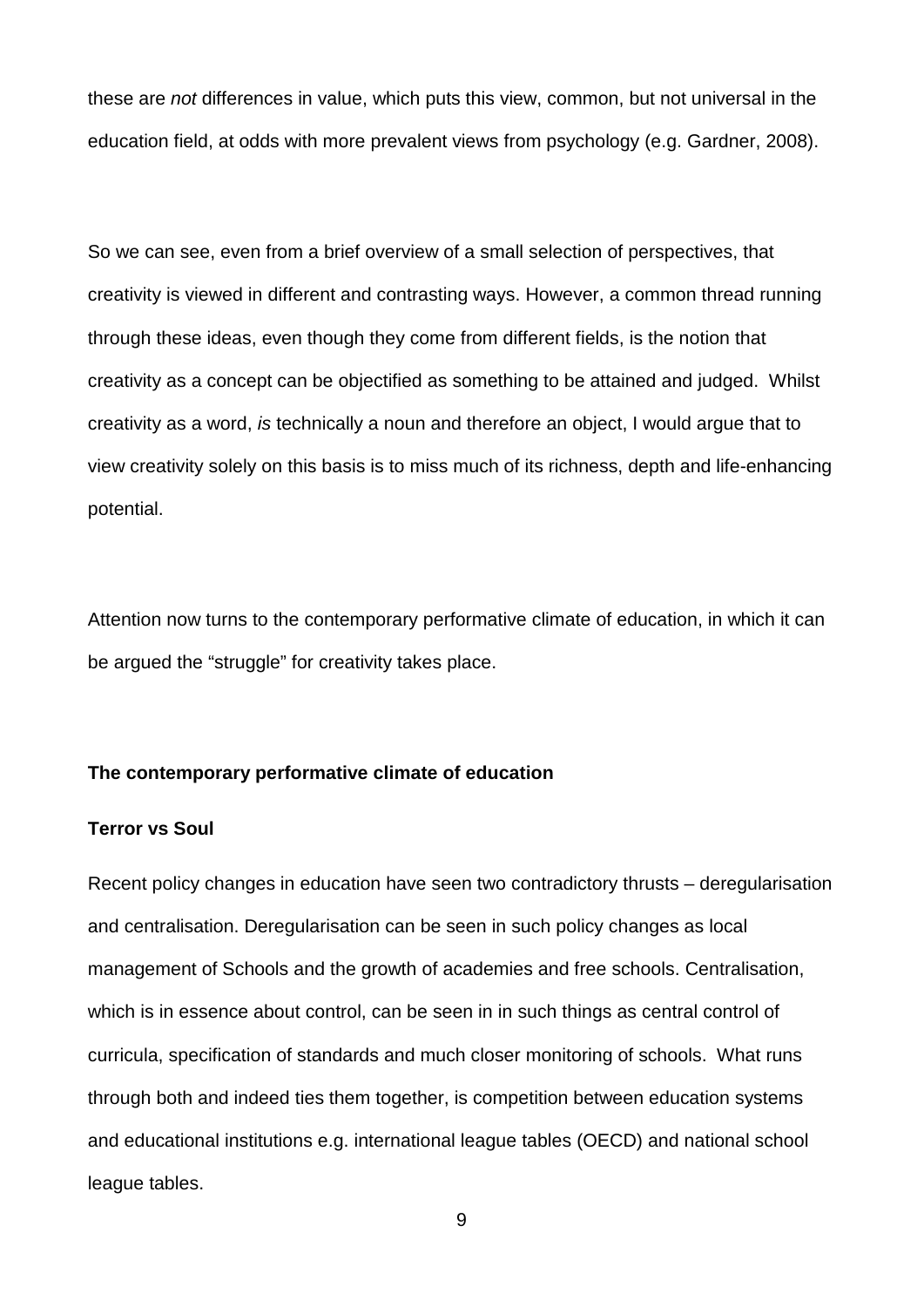The increasingly performative climate of education is potentially at odds with any desire to promote creative approaches to teaching and learning and to facilitate creative expressions for pupils, students and teachers. In his article "*The Teachers' Soul and the Terrors of Performativity*", Stephen Ball refers to an 'epidemic of reforms' and calls the scope and complexity of reforms 'breath-taking' (2003, p.145). Schools have seen a shift towards the 'logic of performativity' (Flint and Peim, 2012, p.155) and since the 1988 Education reform Act, successive reforms have been driven by an agenda of marketisation, competition and accountability (Clarke, 2013a) and this has shown no signs of slowing down. Performativity is at once a technology, a culture, and a mode of regulation, that uses judgements and comparison based on set criteria as a means of incentive, control and change (Ball, 2003).

The assumption underpinning the culture of performativity is that quality, excellence and standards can be quantified and this quantification then becomes the target of official focus. Newman (2007) argues (albeit not talking about education as such) that this ideology is so entrenched that we no longer recognise it as an ideology as such. Performativity therefore, has the capacity to shape both what we do but also who we are (e.g. as teachers) and further, the capacity to reshape in its own image the organisations or individuals that are being monitored (Ball, 2003, 2013). The culture of competition can be seen as so entrenched in education that is can be largely unquestioned; we accept it without even realising its influence on what we do and it therefore remains unchallenged, growing in its power to shape what we do and who we are and operating irrespective of the level of autonomy or centralisation under which an educational institution works.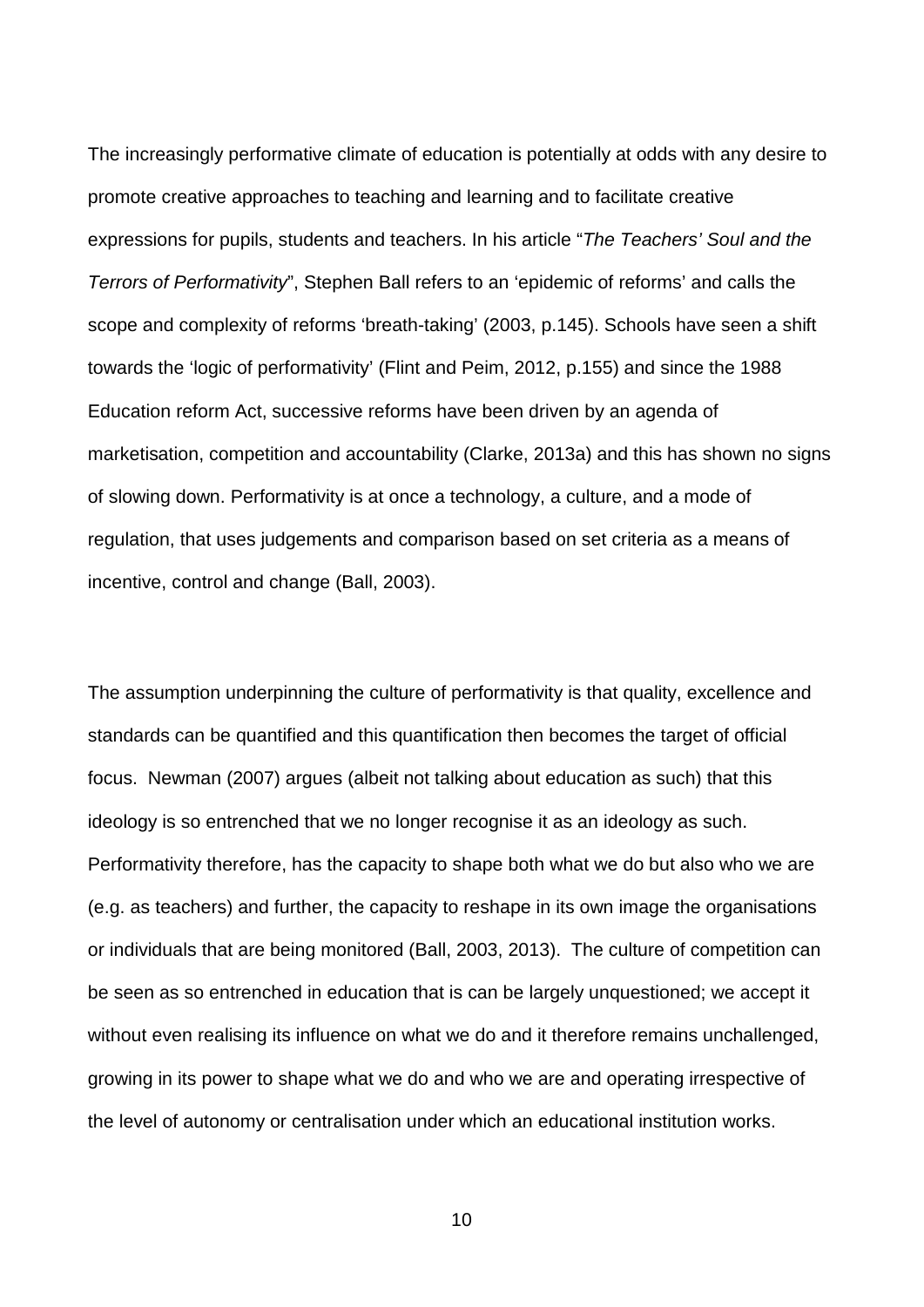In this sense, performativity can be a culture of 'terror' (Lyotard, 1984; Ball, 2003, 2013); a threat to remove an individual or institution from participation in a competitive field as a consequence of inadequate performance in relation to the criteria that set out the standards and measures of quality in that field. Teachers are thus 'constituted as both experts and subservient, as professional and compliant' (Honan, 2015, p. 216).

If we make connections between these ideas of terror and soul and creativity, we can see how, in the face of the "terror" of a standards based performative agenda, the need to exercise our creative capacities and creative practice is both vital and virtuous in challenging both the logic of performativity (terror) and in facilitating and developing the life enhancing capacities of creative expression for individuals, groups, institutions and society (soul) in pursuit of a more authentic, engaging and empowering vision of education (Biesta, 2009).

I now wish to argue that one way to do this is to develop our sense of creative identity and agency.

## **Creative identity and agency**

For the purpose of this discussion, identity can be seen as the way in which we view ourselves, personally and professionally and agency as the ability to live out that self-view in our lives. As the argument builds to incorporate identity, agency and creativity, so the expressions "creative identity" and "creative agency" will be used; creativity is then seen as one expression of that agency. The way we see ourselves – our identity - may be subject to many influences such as upbringing, membership of social, political, religious and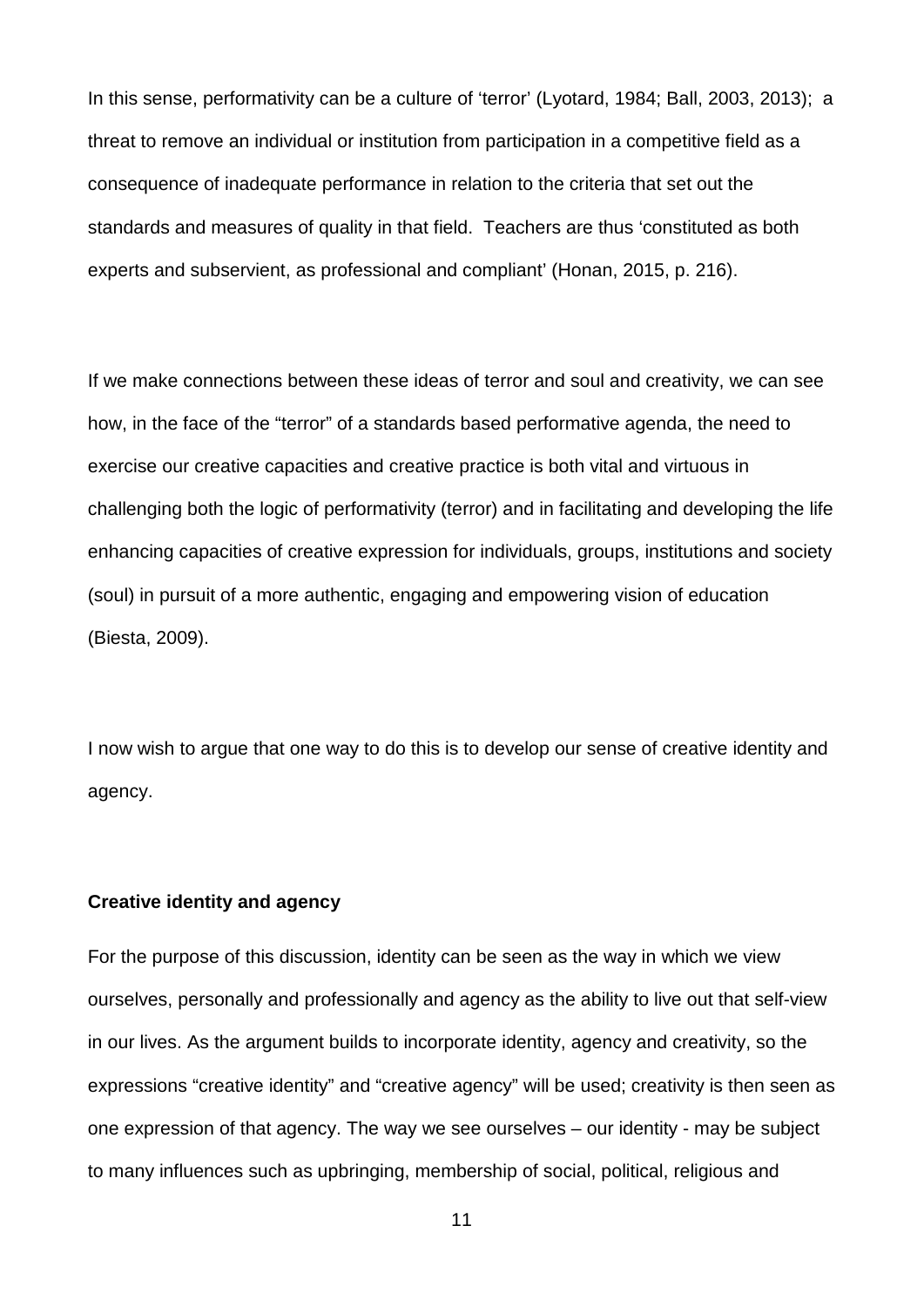professional groups, working contexts and life experiences. The way we live out this identity – our agency – is likely to depend on such things as the strength of that sense of identity and the circumstances in which we live and work; how and the extent to which they may facilitate or hinder the living out of our identity. Creativity – purposeful, original and imaginative thinking and activity that challenges preconceived ideas and practices – can be seen as a key part of identity and agency, as that creative state of mind discussed earlier, is part of a strong identity and sense of agency that can resist and challenge ideas and practices that have become established and unquestioned. This section will explore the relationship between identity, agency and creativity through the lenses of three theoretical perspectives;

- Bourdieu and his idea of habitus;
- Foucault and his ideas about power, discipline and subjectivity;
- Lacan and Ruti and perspectives from psycho-analysis foregrounding the notion of 'lack'.

In my reading of this sequence of perspectives, I argue for a trajectory in which the view of the human subject become less deterministic and more agentic.

## **Bourdieu and habitus**

Bourdieu's idea of habitus is particularly pertinent in this context. Bourdieu uses the term to refer to the deeply rooted assumptions, not explicitly reflected upon but held almost subconsciously, which we all inherit (Green 2013; Jarvis 2009; Alheit, 2009). These assumptions regulate both our individual and collective practices and therefore the habitus influences practice to a greater or lesser extent. The formation of a habitus occurs through the establishment of dispositions - things from the past which survive in the present and also perpetuate themselves into the future (Bourdieu 1977). The habitus is then internalised and 'generates meaningful practices and meaning giving perceptions'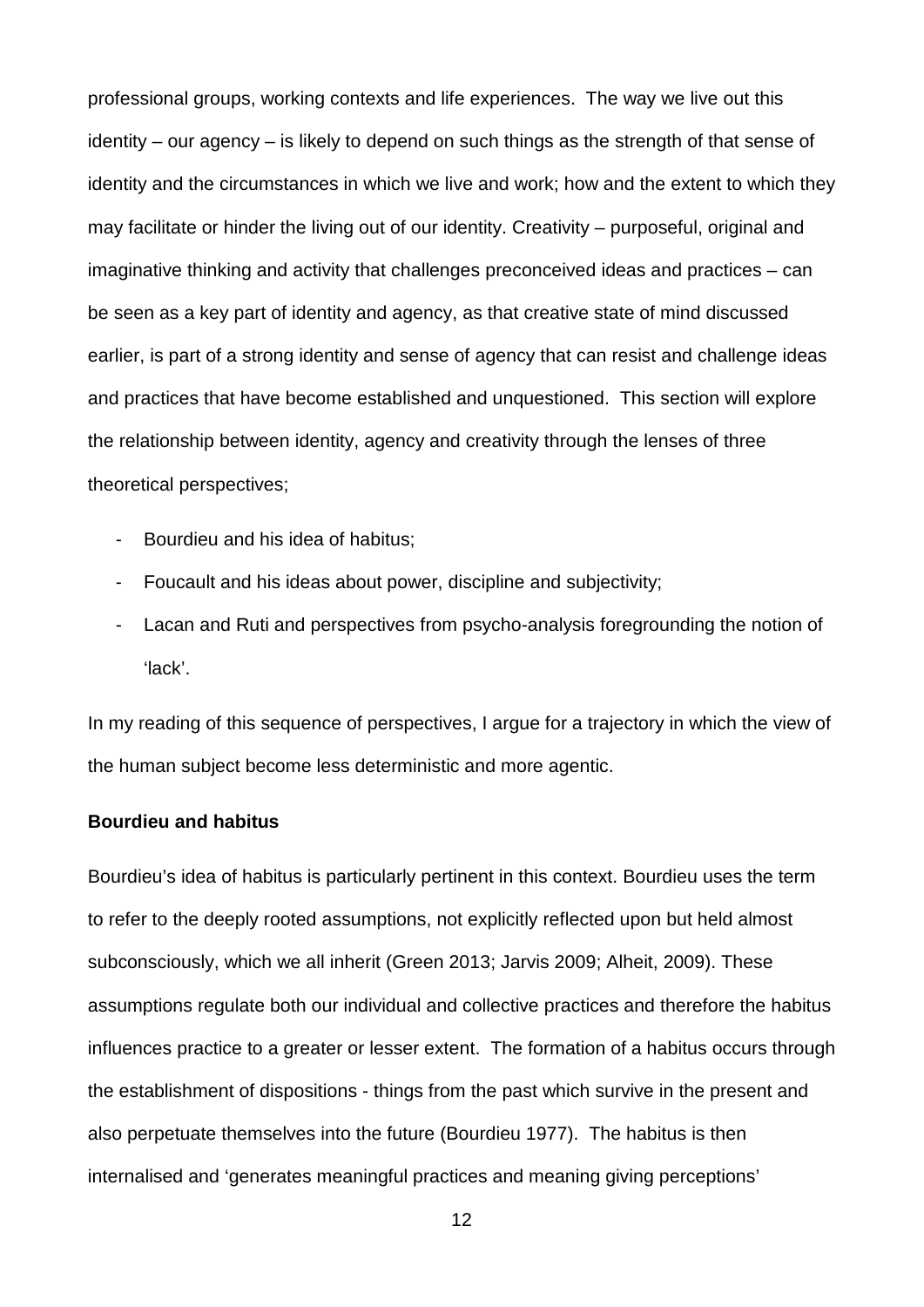(Bourdieu 1984, p.166). The habitus, then, is a system of practices that are classified as "belonging" but is also the system by which the practices are classified; an internal logic or self-justification serves to be self-perpetuating and habitus becomes natural, unchallenged and normal for those within it and whose interests it serves. The habitus could therefore be characterised as "this is what we do" and the practices could be characterised as "we do what we do because this is what we do and this is what we have always done"; or in the context of a performative culture "we do what we do because this is what we do and we do it because this is what we have to do."

To put this into the context of Initial Teacher Education (ITE) in England, student teachers, in order to be awarded Qualified Teacher Status (QTS) currently have to meet the requirements of the 2012 Teachers Standards (DfE, 2012). This can be understood in terms of Bourdieu's (1986) discussion of forms of capital; economic, cultural and social. To undertake a course leading to QTS requires fees to be paid - economic capital. This can be converted into the institutionalised form of cultural capital that is a degree qualification with QTS. This in turn opens up professional employment opportunities and therefore a conversion back to economic capital as well as the social capital of such things as professional connections and networks as part of the 'body' of qualified teachers. So, in order for the forms of capital to be exchanged, conformity to and reproduction/perpetuation of a 'cultural arbitrary' (Bourdieu, 1990) e.g. Teachers' Standards, is required.

So, whilst ITE departments do not produce the cultural arbitrary of the Teachers' Standards (DfE, 2012), they have become so much a part of its 'essential function of inculcation' (Bourdieu, 1990, p.54) that the cultural arbitrary is constantly reproduced; the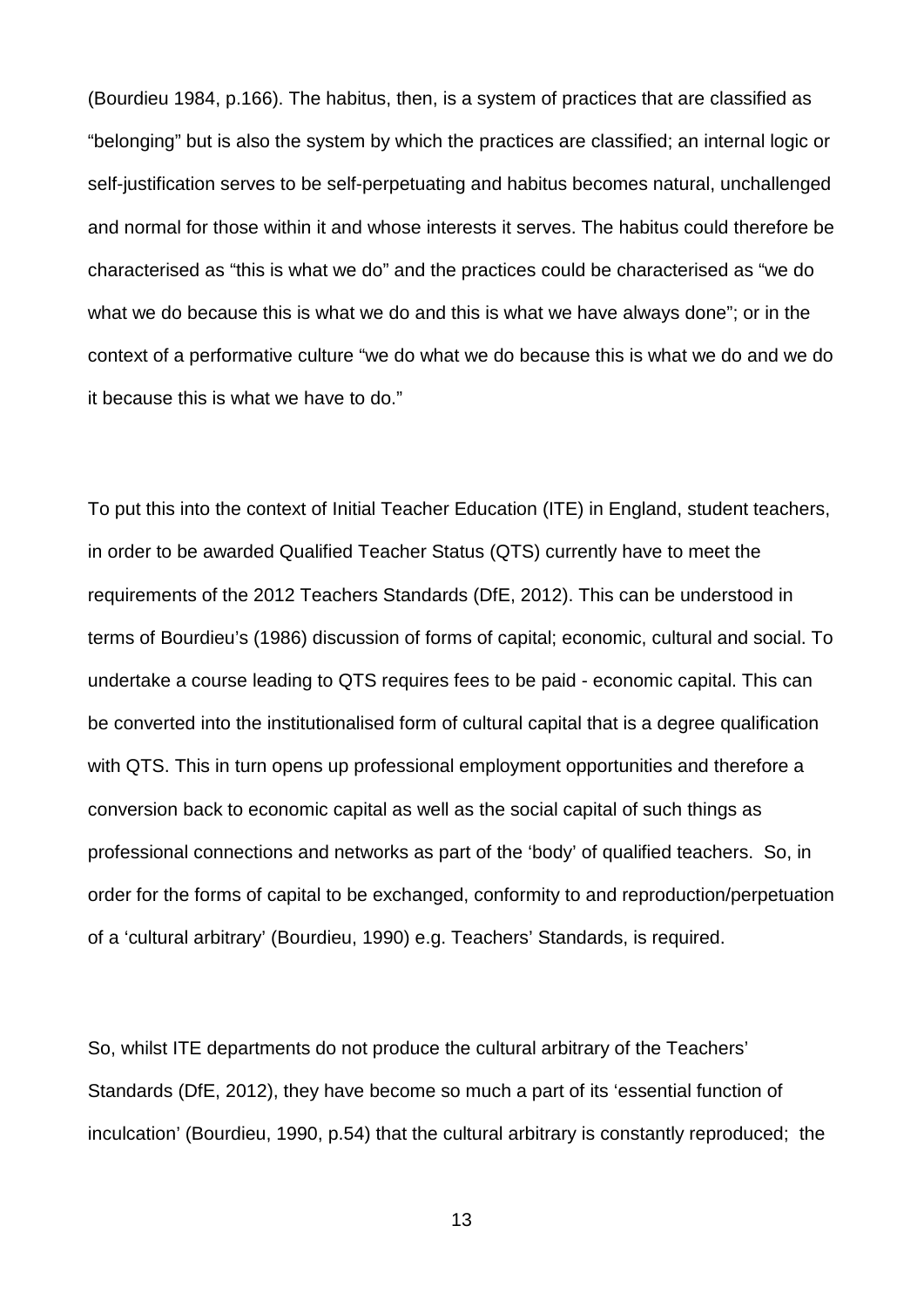Teachers' Standards act as both powerful drivers of practice and the criteria for the judgements, targets and surveillance of performativity.

So, the idea of habitus is a potentially a powerful driver of identity (Elliot and Lemert, 2014; Jones, Bradbury and LeBontillier, 2013) especially where individual or groups fail to challenge the norms of belief and practice of the habitus. However, the idea of habitus, whilst clearly useful in identifying how practices and identities are reproduced over time, can also be seen as rather deterministic and, potentially pessimistic in terms of offering limited scope for developing one's sense of identity and agency in more creative ways. By contrast, in the work of Foucault there is a greater consideration of self-formation and the development of identity and agency, where the scope for and importance of challenging the influence of established ideas and practise in our lives is foregrounded.

## **Foucault: discipline, power, subjectivity and care of the self**

In "Discipline and Punish", Foucault , develops the idea whereby discipline, rather than punishment effects the 'means of correct training' (1977, p.172) in society.It does this in three ways. The first is what Foucault terms hierarchical observations, which are controlling practices, as those being observed internalise the expectations needed for a satisfactory outcome of the observations. The second element is the use of normalising judgements, which bring with them the notion of non-conforming. These normalising judgments are used to rank, grade, reward and punish people within a group and conformity to the imposed normality indicates membership of that social group; a clear influence on a person's sense of identity and agency. The third element of 'correct training' is the examination, which combines both. Foucault describes the examination as 'a normalising gaze, a surveillance that makes it possible to qualify, to classify and to punish' (1977, p.184). In this formulation, there is a shift from a traditional view and exercise of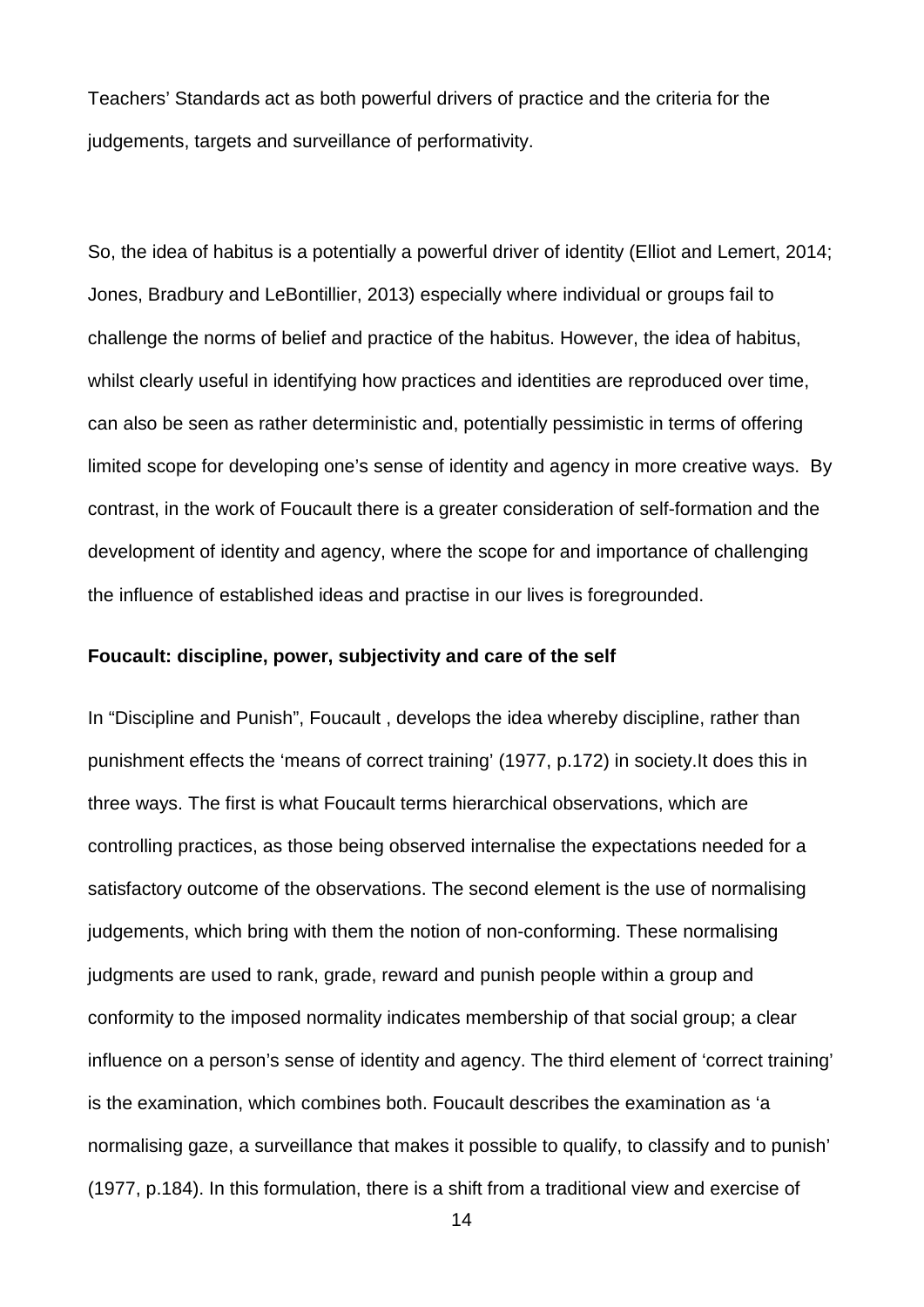power which was highly visible, often violent and typically punitive. The notion of visibility is developed through Foucault's development of the idea of panopticism (Foucault, 1997, 1980), drawing on Bentham's panopticon, a prison design consisting of circular building, the outer ring, with a central, internal tower with windows facing onto the inside of the ring. The outer ring is divided into cells with windows into the centre and onto the outside of the building. In the outer ring, people are totally seen without ever seeing while in the central tower, one sees everything without ever being seen. This is seen, in whatever context one may wish to put it as one that produces significant effects of power. That power is seen as a form of discipline but also one that can be used for the imposition of particular forms of behaviour.

Foucault's work on disciple may be seen as nihilist and deterministic (McNay, 1994) but, if there are such powerful internal and external forces at work to regulate and normalise our thoughts and practices, how can we develop a strong sense of identity and agency that can challenge these forces? Foucault's later works are seen as an attempt to overcome some of this determinism, allowing power to be seen as less stable and less influential, opening up possibilities of stronger self-formation (Mills, 2003, McNay 1994). Clarke argues that a focus on teacher identity 'provides space for agency and individuality' (2013b, p.165; see also 2009) not offered by a focus based largely on performative metrics. Whereas a standards-based perspective is reductionist and over simplifies complexities into lists of required competencies and characteristics ('Teachers must…'; 'Teachers are expected to …' DfE 2012), there are genuine possibilities for change, which can be seen as a form of Foucault's 'care of the self' (Clarke, 2009, 2013a). 'Care of the self' is about practices that aim for self-improvement in relation to an ethical way of life and the 'winning' of an ethos is seen as an exit from that which is produced by a focus on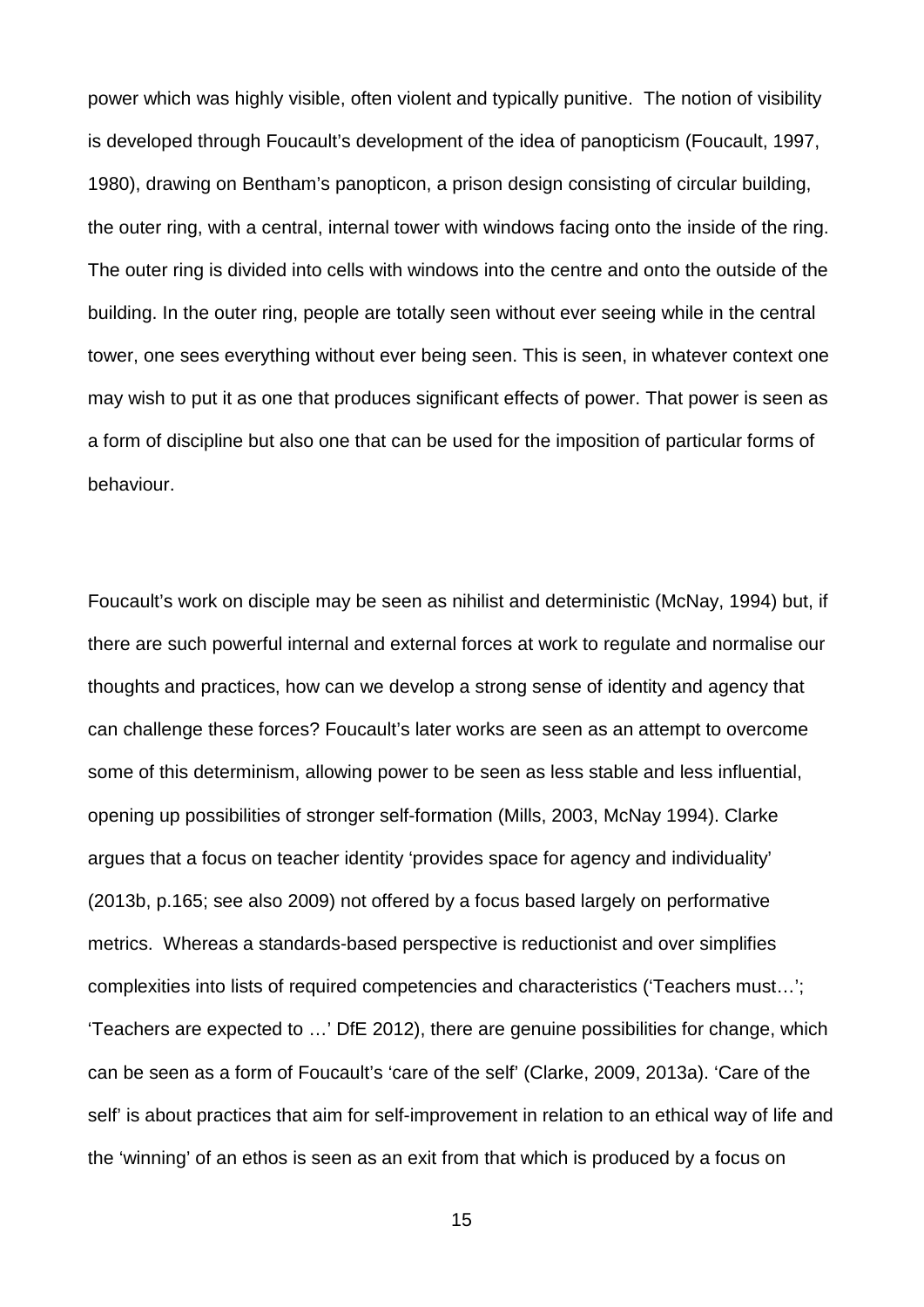surveillance (Vintges, 2014). Foucault sees freedom as being brought about by speaking the truth; this may require significant courage but is nonetheless vital to sustaining one's integrity. Hence, fearless speech and the care of the self go hand in hand (Mendieta, 2014). Put into the context of our contemporary neoliberal dominated education system, it can be argued that there is a need to critique our own practices, thereby changing the understanding of what it means to be a teacher that has been created or at least influenced by the dominant discourse in education. This involves 'constant and organised work on the self' (Ball and Olmedo, 2012) and in this regard, McGushin (2014, p.129) defines Foucault's 'care of the self' as 'what we do when we set out to do the hard work of forging a relationship to ourselves.'

Subjectivity is therefore seen as dynamic and active; if we lose sight of this activity, we will tend to accept a fixed idea of who and what we are. Foucault identifies two forms of subjectivity – disciplinary and hermeneutic. Disciplinary subjectivity is one which regulates, monitors and measure behaviour leading to a normalisation of thinking and activity but is one that raise capacities and so *appears* to be a positive force. Hermeneutic subjectivity, on the other hand, involves looking within for the true self that has not been moulded and made to conform – a subjectivity of self-expression. However, Foucault rejects both as they miss the relational activity that make us the kind of person that we are and proposes an alternative way of thinking about ourselves; subjectivity is not something that we are, but is an activity that we do (McGushin, 2014). For Foucault, subjectivity is an active *becoming* rather than a fixed being and if we ignore this, then disciplinary training and normalisation take over. If we do not engage in this active becoming, there is the risk of 'ontological insecurity' (Ball, 2003, p.148); are we doing enough, the right things, doing as much or as well as others? There is an additional uncertainty; are we doing what we do because it is worthwhile or because it will be measure, judged, compared? The insecurity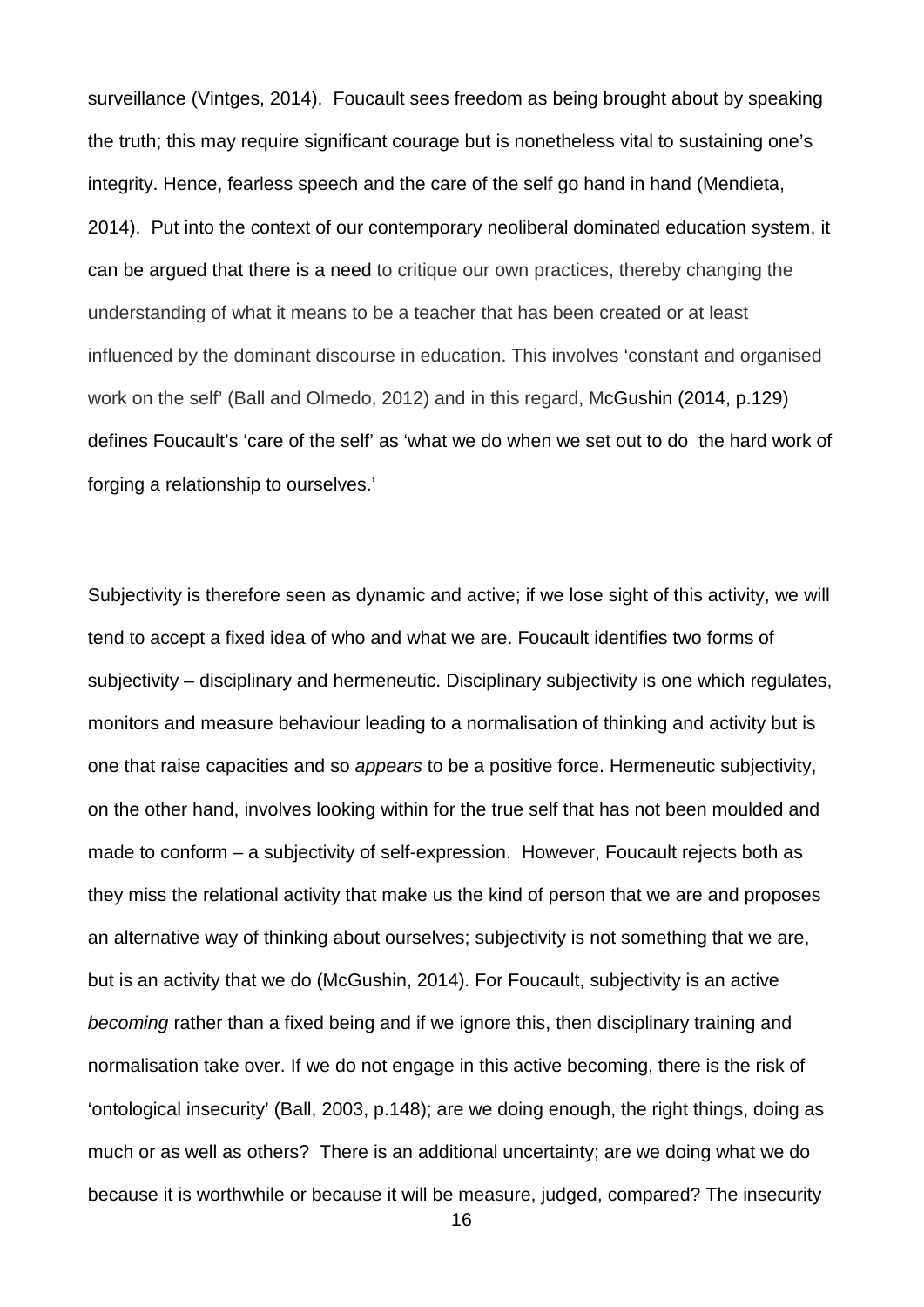is compounded if the stage is reached when we cannot recognise our ability and our achievements in the face of indicators that suggest otherwise. Performance indicators provide the basis for measurement and comparison and, hence, can give feelings of pride, success, failure, guilt, shame etc. They simultaneously have emotional status *and* the appearance of rationality and objectivity; the terrors of performativity lie in *not* conforming to the apparent rationality and falling short of those imposed standards, measures and targets.

Foucault's work on subjectivity and care of the self, offer more optimistic and open possibilities for us to create identity and agency than do the more deterministic ideas about power and discipline and those of Bourdieu and habitus. But Foucault's work, to an extent, remains focussed on the presence of power and the disciplinary operations of power/knowledge (Scheurich & Mackenzie, 2005) where power is seen not just in terms of judging quality, but also as an assessment of conformity to norms and contributing to the processes of normalisation. To develop the notion of subjectivity further in the direction of agency and creativity, I thus turn to the work of Ruti and Lacan.

#### **Ruti and Lacan; subjectivity, lack and the art of living.**

Ruti (2009) looks at subjectivity from a psychoanalytical viewpoint which, despite seeing our 'humanness' as socially constructed, might not seem the most obvious source if we are searching for a positive reading of creativity. Ruti (p.5) links creativity to 'agency', defining agencay as:

How much creative freedom we have with respect to our lives, to what extent we can be the authors of our own meanings and how (if at all) we might be able to escape the dominant sociocultural structures that surround us.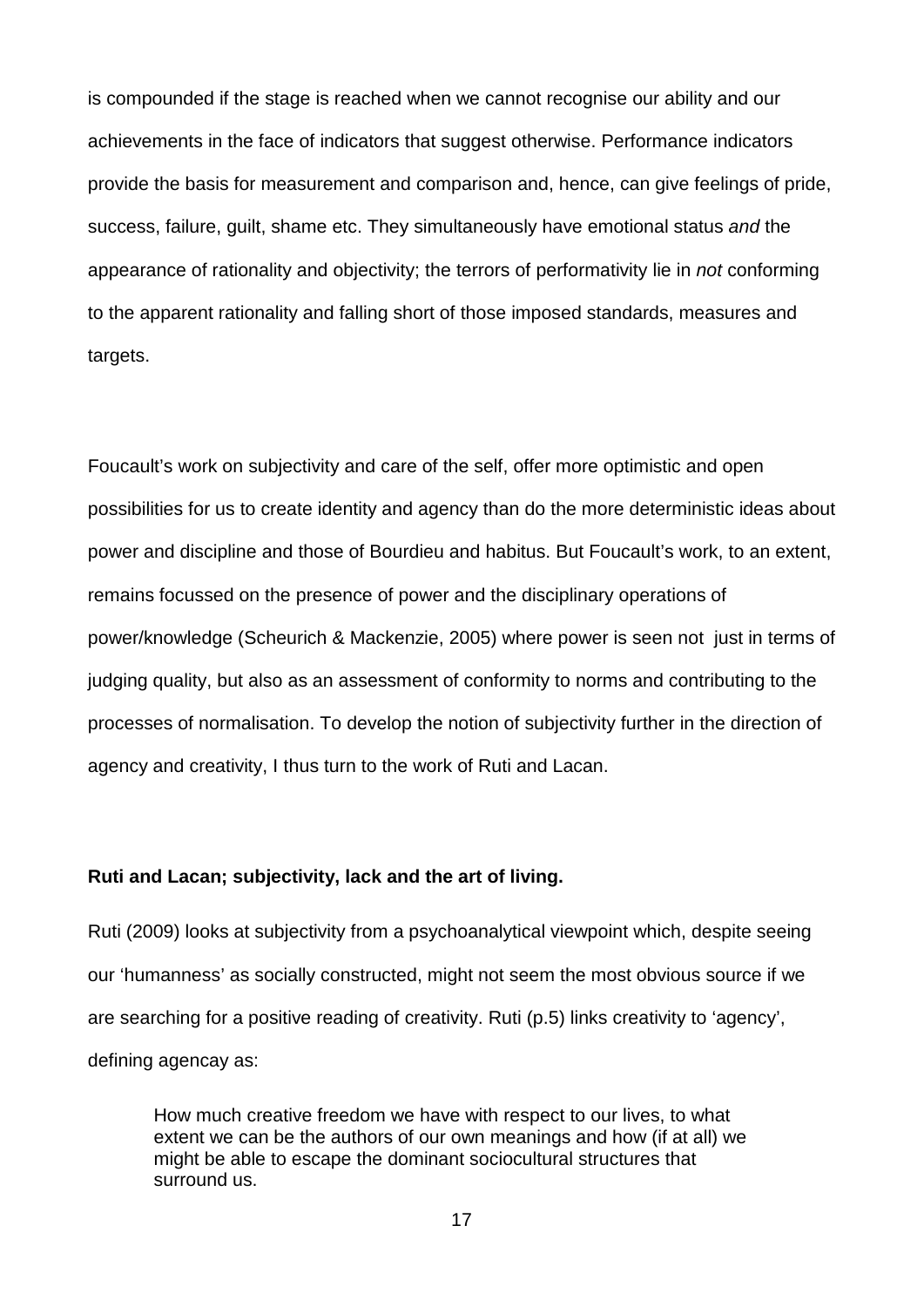In this respect, she argues that the construction of subjectivity takes place within a social context within which we are 'neither fully agentic nor entirely disempowered' (p.5). Our context limits what we can envision or attain but we can contribute to the production of meaning where it means something to us personally. The argument is, that as we have a self, we can influence our destinies. We can respond to the external influences in our lives and whilst these influences can impose limits on what we do, as we exercise any creative freedoms that we do have, we can potentially escape the influence of dominant cultures, practices and beliefs within our contexts. This interaction with our destinies, this authoring of our own meaning through the use of our creative freedoms, is our agency. The self's constructed state enhances rather than diminishes its creative potential because we form ourselves in response to the many and varied external influences in our lives. So, a perspective develops that sees greater potential for agentic living, one that has greater potential for the escape from dominant beliefs and practices in which we live. This view then is not about dominating circumstances or allowing circumstances to dominate us but is about living with and within them in a way that has meaning for us. This view, Ruti claims, helps us to understand the 'art of living' (2009, p.7).

In the context of the 'art of living', Ruti discusses the concept of 'lack'  $-$  a largely ontological sense of something missing that lies within us as humans. Yet this gap, far from being totally disempowering, can engender the ability to engage in the process of becoming a person. The gap, the uncertainty and sense of yearning caused by lack, makes us look outwards to compensate; in other words, because we lack we have desire and are prompted to create to fill our lack. This is more than just turning negatives into positives; the attempt to fill the gap leads to creative endeavours and so lack is the underpinning of all creativity in our lives. Or as Ruti puts it, lack is the empty slot that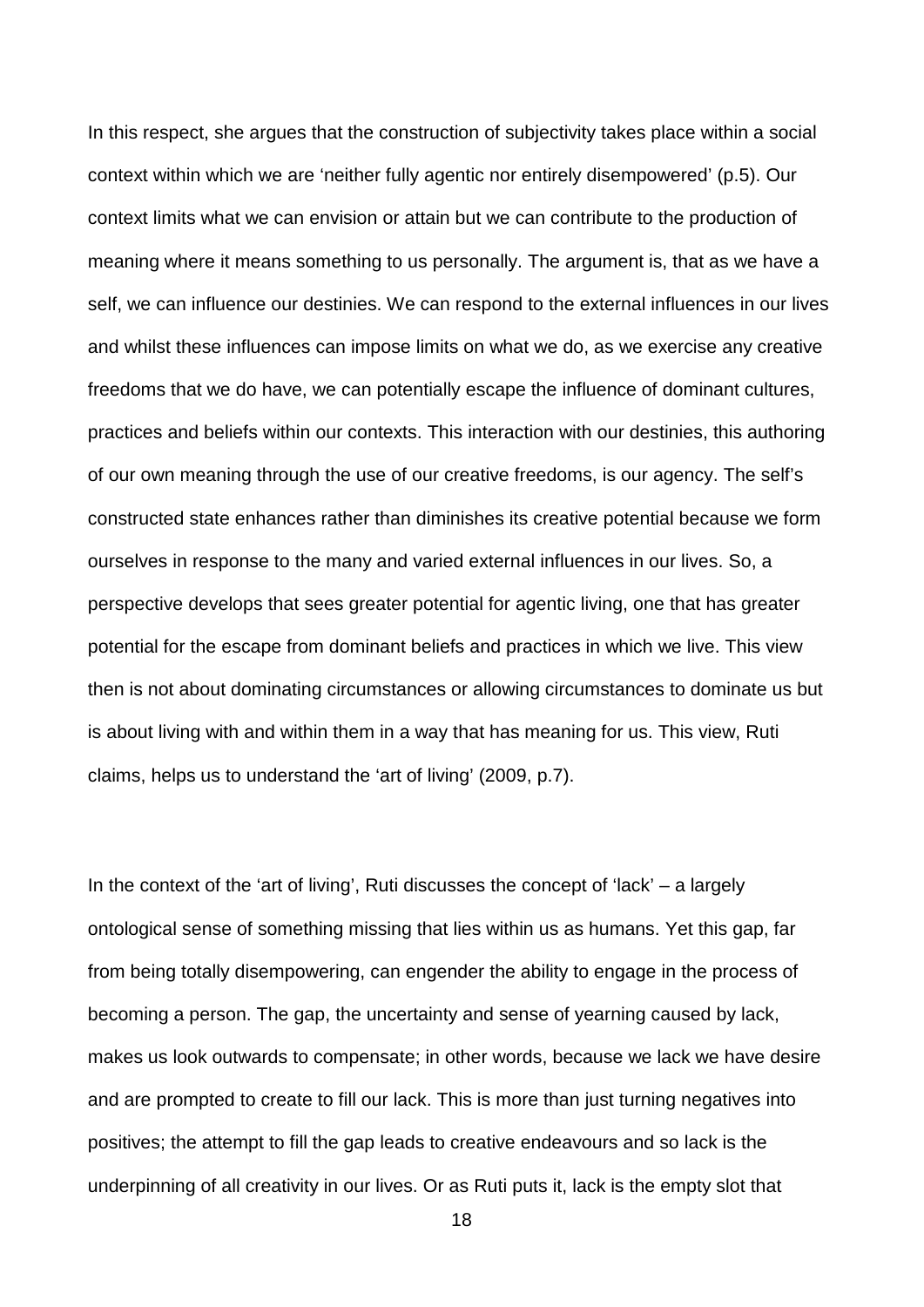allows for movement in the puzzle of life (2006, p. 13). Ruti (2012) argues that it is because we feel lack that we also feel compelled to create and through that creativity we find ways to compensate for our lack.

As almost the opposite of 'lack', Ruti refers to Lacan's concept of the 'Thing'; 'the primordial object that promises immediate enjoyment' (2009,p.95). The Thing however can never be attained so we are driven to look for things in its place and so we try to shape meaning around what is essentially a void. So, we attain creative agency as we constantly act to fill the void and thus engage in 'the continuous process of being human' (Ruti, 2009, p.96). Thus an inextricable link between lack and creativity emerges; it is in the lack that we possess creative capacity and it is through our creative endeavours that we deal with our sense of lack. If we were perfectly content and if nothing were missing or felt to be missing from our lives, we would have no drive to enter into any creative endeavours or the 'cycles of invention and re-invention that characterise human existence' (Ruti, 2012 p.52).

Ruti also sees creativity in terms of surrender; a surrender to the challenges and even disintegration of our normal ways of thinking and doing things, that can arise when we explore or confront new possibilities. For example, a teacher may adopt a different form of assessment that allows students more freedom in how they demonstrate the meeting of a set of learning outcomes. This may require the "surrender" of long held ways of thinking and working that keep the control with the teacher. This disintegration can be seen as a precondition of creativity. We need to surrender habitual structures in our thinking to allow non-habitual creativity to emerge; 'it is only by relinquishing the expected that the unexpected can be discovered' (Ruti, 2009, p.137).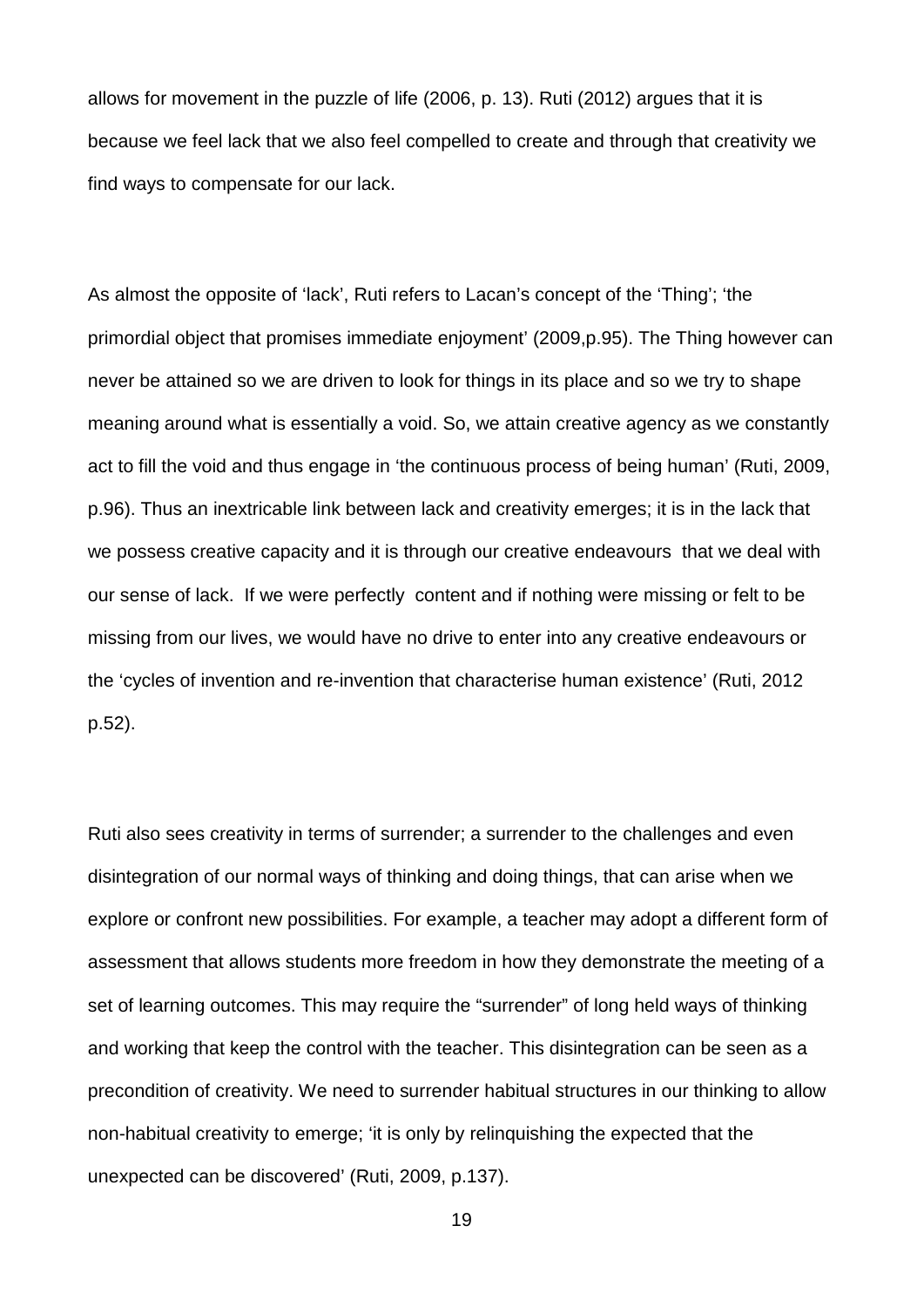So, creativity involves a negotiation between lack and the attempts to fill lack and this ongoing negotiation that creativity both entails and encapsulates, is what it means for Ruti, to enter into the 'art of living'.

Fromm ("*To have or to be*", 1976) may at first sight seem somewhat unrelated, but there is resonance with Ruti's ideas here. He argues that our normative culture in the Western world is one where the ultimate goal is "to have" and to have, more; therein lies the value assigned to individuals and organisations; if one has nothing, one is nothing. In contrast, the 'being mode' is seen as being founded on independence, freedom and critical reason. The being mode requires a letting go of the having mode. This brings difficulties because our normative values tell us that "to have" is necessary and good, and therefore "to be" is a place of anxiety. So, the premise is that we need a fundamental shift from the dominant having mode, to a being mode in order to save our society from psychological and economic catastrophe. Fromm would argue that we can do this, if we are suffering and are aware that we are (*c.f. the notion of 'lack'*), if we can recognise the source and origins of that suffering and if we recognise that we can overcome our problems (*c.f. the art of living; care of the self).*

To do so we need to change our habitual life practices and consider new possibilities So, authentic creativity in the widest sense of promoting social good, lies in the way we respond to the tensions and limits of our lives and situations, just as Ruti sees creativity as arising from our sense of "lack" and in response to the circumstances of our lives.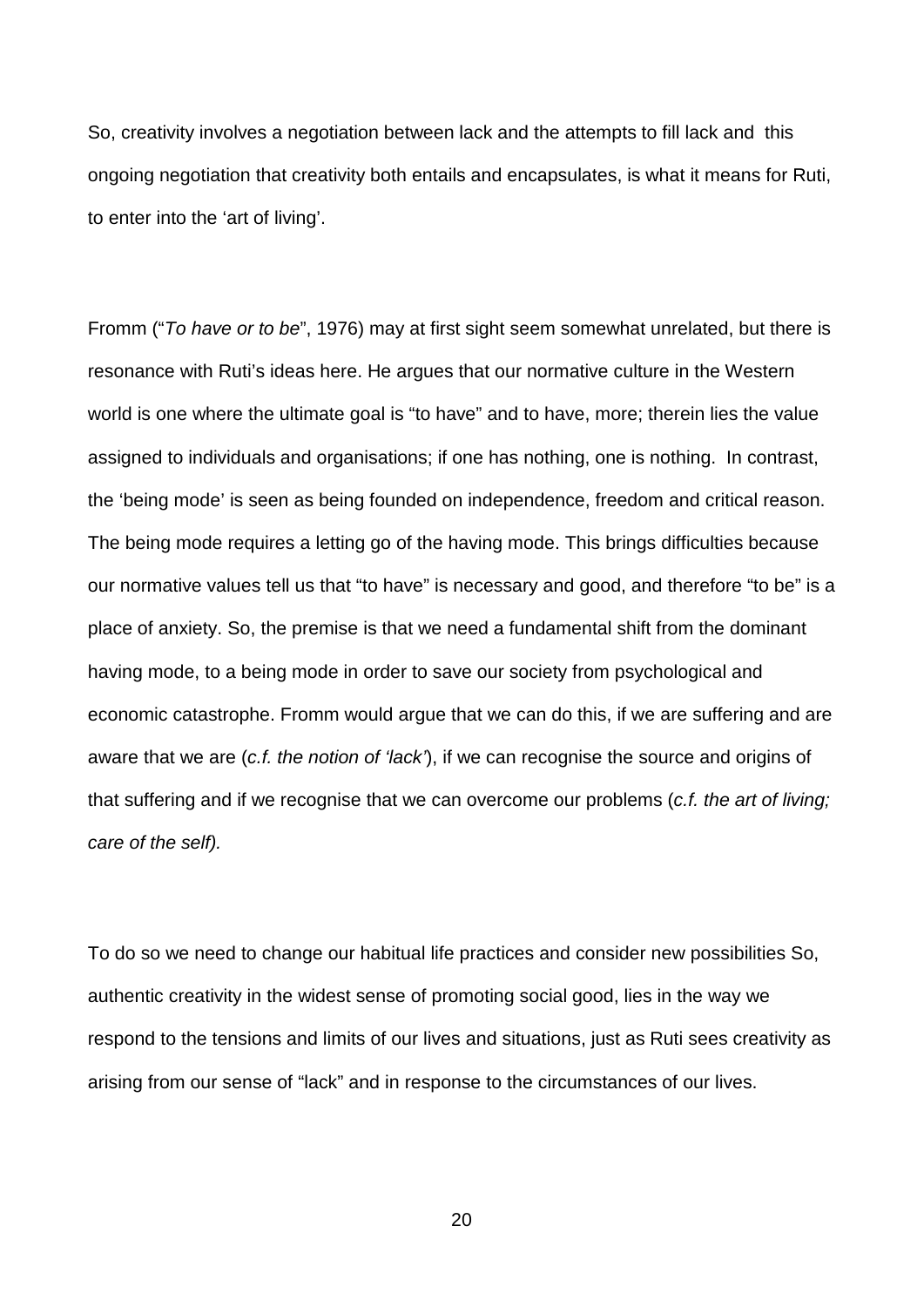If we return to the pressures of neoliberalism in education policy and the terrors of performativity in schools and ITE, it is all too easy for creative expression in teaching and learning to be side-lined in favour of what may be seen as more pressing agendas. However, if we recognise those pressures and also have the strong sense of creative identity and agency, then, in the midst of a performative culture, creativity can flourish in schools, in ITE and in society as a whole.

In the final section, the discussion returns to a perspective of virtue ethics and the virtues around the practice of creativity, exemplified by an example from my own practice.

#### **Virtue ethics and the virtues of creative practice**

As discussed earlier, in applying Nodding's (2003) argument, creativity can be seen not so much as a virtue in itself , but the confident and agentic working out of creativity in practice allows educators to work virtuously, within a performative culture and with an 'ethical commitment' to creativity that leads to the development and exercise of virtues.

A virtue ethic sees virtues (in this case, those developed through the commitemnt to creative practice) as inherently ethical, valuable and worthwhile, placing it in stark contrast to the instrumental focus of neoliberal eductaion policy that would value and demand outcomes, and a deontological focus that would lead us to act based more on compliance . To illustate this an account of my practice in primary ITE, working with final year Primary education student teachers, will now be discussed, which seeks to enact an initial teacher education that focuses on developing a deeper sense of creative identity and agency as the basis for creative practice. This part of my practice lies in a final year module on our Primary Education (QTS) course called Creativity in Primary Education. Its focus is on exploring and critiquing established views about creativity from different fields,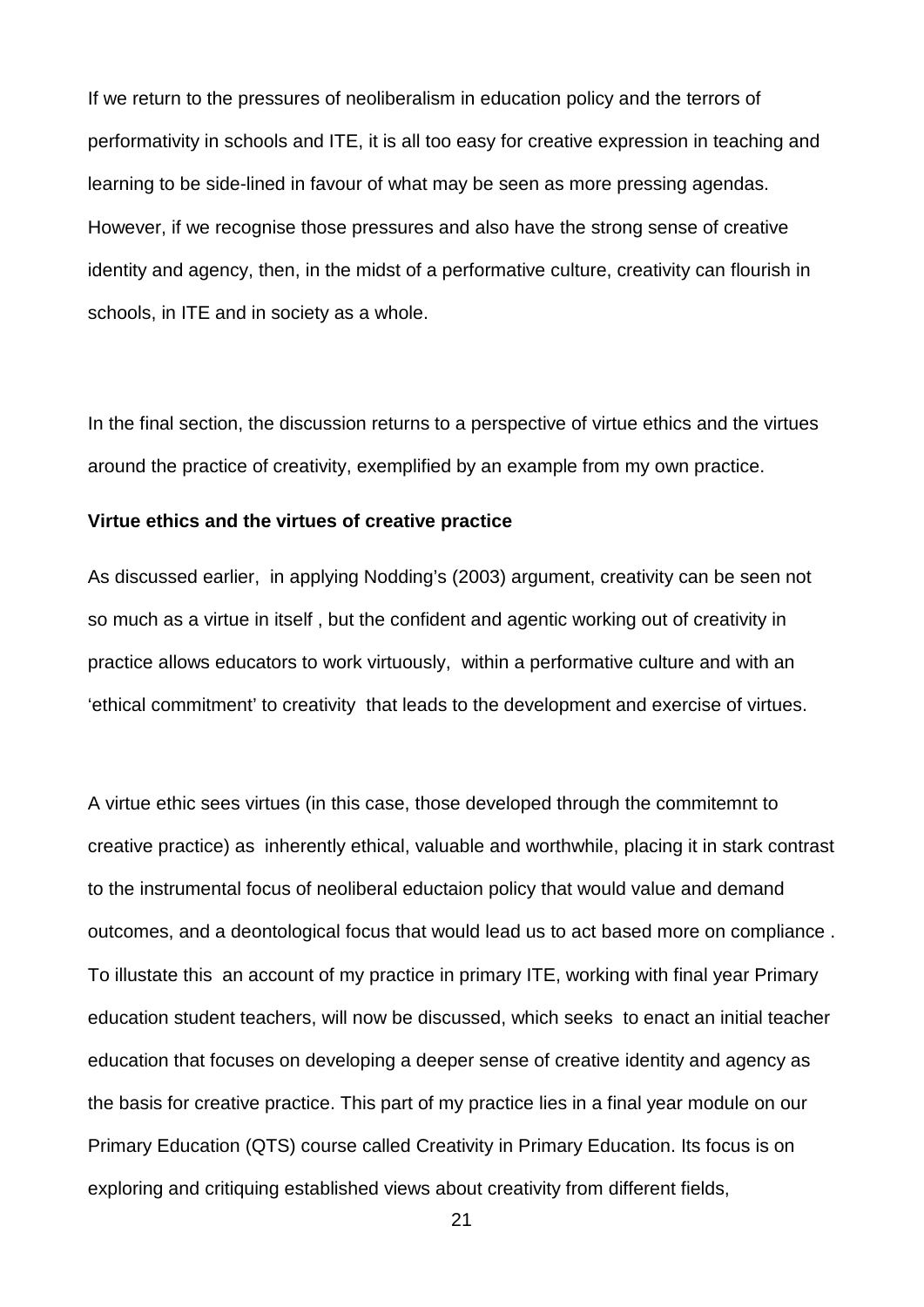encouraging student teachers to develop their own "active definitions" of creativity and to explore how these may be worked out in their professional classroom practice. The phrase "active definitions" has been coined to represent the way in which these individual definitions may change over time, in response to critical analysis and reflection, as well as their active nature as students are encouraged to live out these developing views in their school placements. The aim is to go beyond what may be seen as superficial and limited perspectives on and practices of creativity in education. Students are challenged in their thinking about creativity - what it is, what creative practice may look like, how it may affect their professional practice, how we may maximise creative opportunities for on teaching and learning – all the time refining their active definitions and reflecting on how these may work out in their practice. As we do this, I practice in a way that I see as creative, explaining how my active definition is working out and inviting their reflections and judgements on my ideas and practice. This opening up for reflection is, I believe, a representation of one of the virtues of this practice; it is *never* about impositions of my views but is a dialogic exploration of many perspectives, both complementary and contrary, on a journey of (co)construction of new ideas. In exploring creativity, we are being creative in constructing something new, in turn building creative agency for the students and for me.

As discussed earlier, the concept of the 'art of living', views agency as an ability to live within our actual circumstances in a way that allows us to make the most of those circumstances in a way that has meaning for us. It would be naïve of me to lead a module on a QTS course that ignores the performative agenda of schools as that is the climate for which our students are preparing. It would be wrong of me, I believe, to tell them just to go into school and do whatever "creative" thing pops into their heads and have fun! That would be very likely to lead to their *not* achieving QTS. My practice is, sadly full of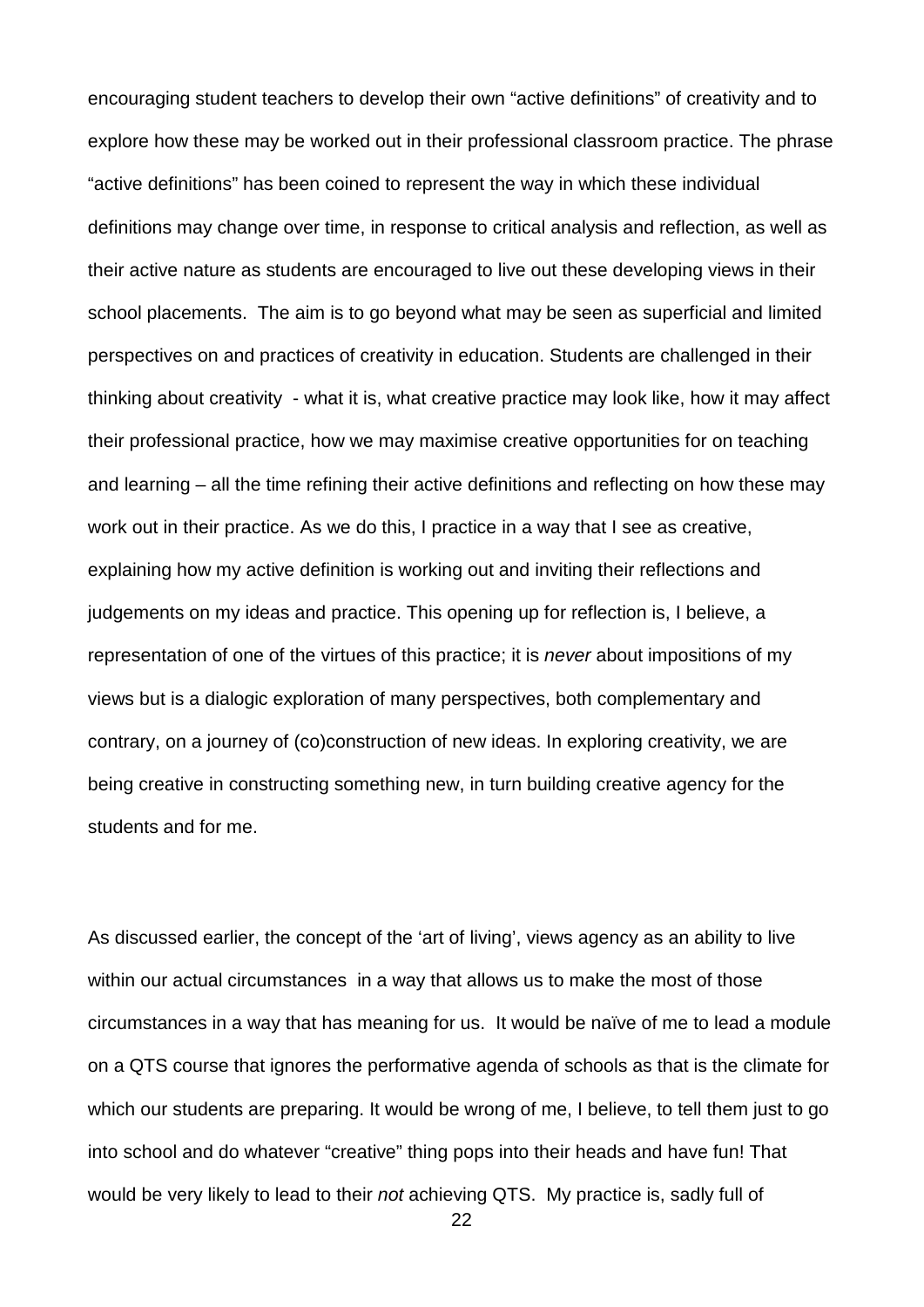tensions and contradictions; the dominance of the performative agenda in ITE driven by Teachers' Standards and the institutional gradings of Ofsted; the 'symbolic violence' (Bourdieu, 1991; Elliot and Lemert, 2014) that is potentially exercised over students based on the extent to which they internalise and conform to the cultural arbitrary of the Teachers' Standards; the encouragement of creative practice, risk taking, adventure, breaking habitual practices etc. in student teachers, whilst judgement are made about their professional practice. Overall, tensions lie in the worry that many of the things that concern me in the contemporary performative climate of education, I am also a part of, as I apply the logic of performativity to my students at the same time as I encourage their "active definitions" of creativity. In practical terms it would be very difficult to change the performative culture of primary education and ITE. It is impossible in the current climate for example, to ignore the requirements for student teachers to conform to the Teachers' Standards in order for QTS to be awarded nor the expectations and requirements of Ofsted inspections of ITE. But Ruti (2009) sees agency as an ability to live within our actual circumstances (rather than transcend them) in a way that allows us to make the most of those circumstances. It is possible to work within the circumstances that we have. I have a sense of identity that does come partly from the 'habitus' (Bourdieu) of primary education and higher education/ITE, partly from the power and discipline relationships (Foucault) that arise from the accountabilities of a performative agenda, but I also have a strong identity that comes from developing my own active definitions of creativity. I am 'neither fully agentic nor entirely disempowered' (Ruti, 2009, p.5) but as I take my creative identity and develop it in practice, working within my circumstances, constraints and freedoms, I develop and work out my creative agency, not to dominate those things that I dislike, but to work within them in a way that has meaning for me - the art of living.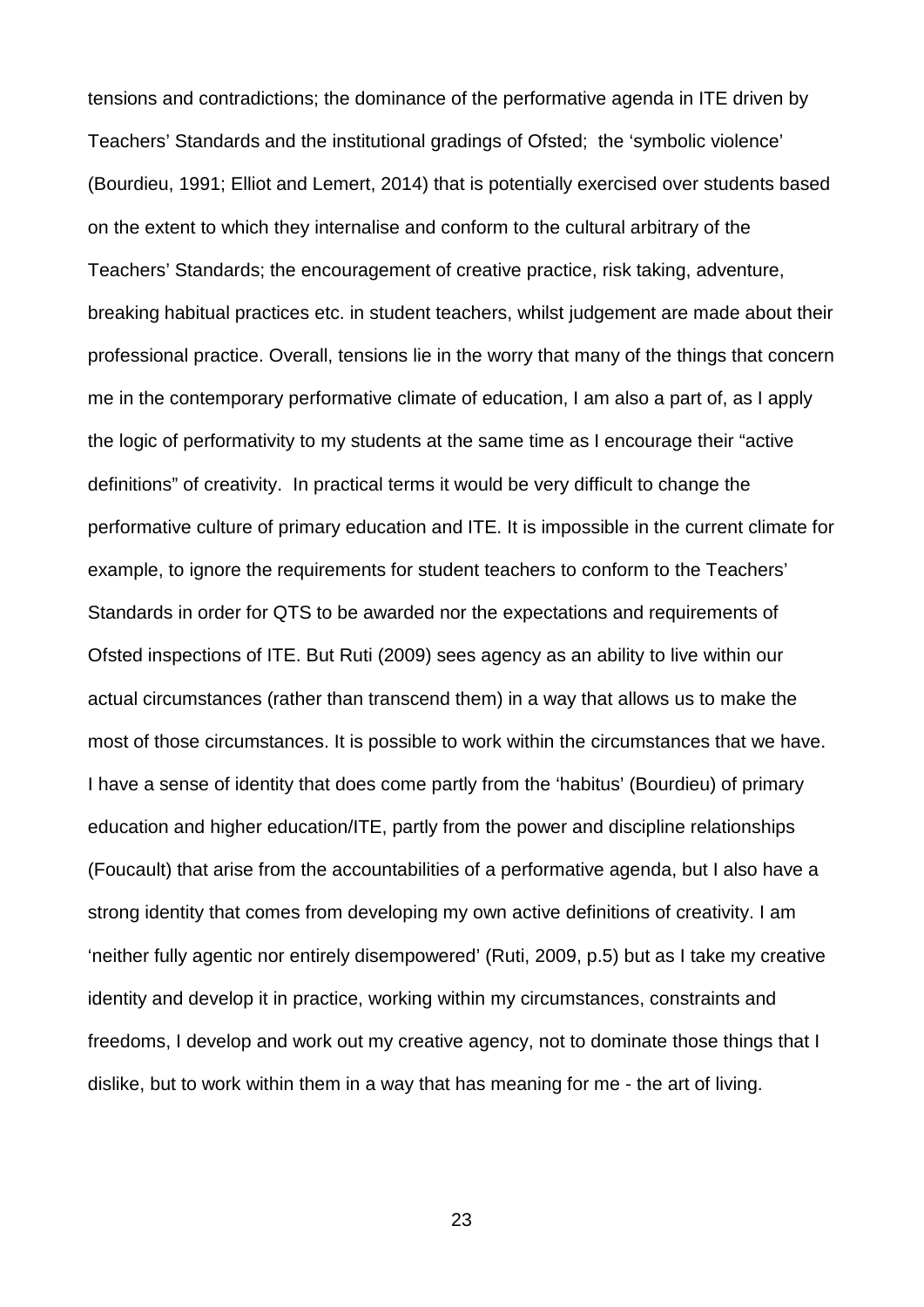The original title of this paper used the word "battle" rather than "struggle"; the virtue of creative practice is to actually *not* approach this as a battle. Yes, there are clearly tensions in practice between performativity and creativity but it should not be seen as a binary choice. It is so hard now to see any way to escape the dominance of the standards agenda, but creativity should not be seen as the antithesis of that, or as something separate and compartmentalised, or to be done when the real work has been covered. Creative teaching and learning should be seen as a good way to achieve the very standards that we cannot escape. The whole point of the practice of developing active definitions of creativity is to help student teachers to develop *their* critically evolved view of what true creativity is, and then to work it out in their professional practice. In doing so, they begin to develop a stronger sense of creative identity which puts them in a better position to exercise creative agency in their classes, providing creative teaching, learning and expression for themselves and their pupils. In the midst of a range of performative pressures, this identity and agency empowers them to approach their professional practice creatively and to find the 'art of living', within an ethical commitment to develop and exercise virtues (Noddings, 2003).

#### **Conclusion**

As long as education policy remains focused primarily on quantifiable measures of standards and quality, approaching education creatively will be challenging. If we can forefront that strong sense of creative identity and agency rather than putting these performative measures at the forefront, then we can practice creativity as a genuine virtue rather than one side in a struggle. The 2014 National Curriculum came under much criticism in the education press (e.g. Harris, 2016, Flood, 2015) for stifling children's creativity. Yes, such things specify what we teach and standards we must achieve, but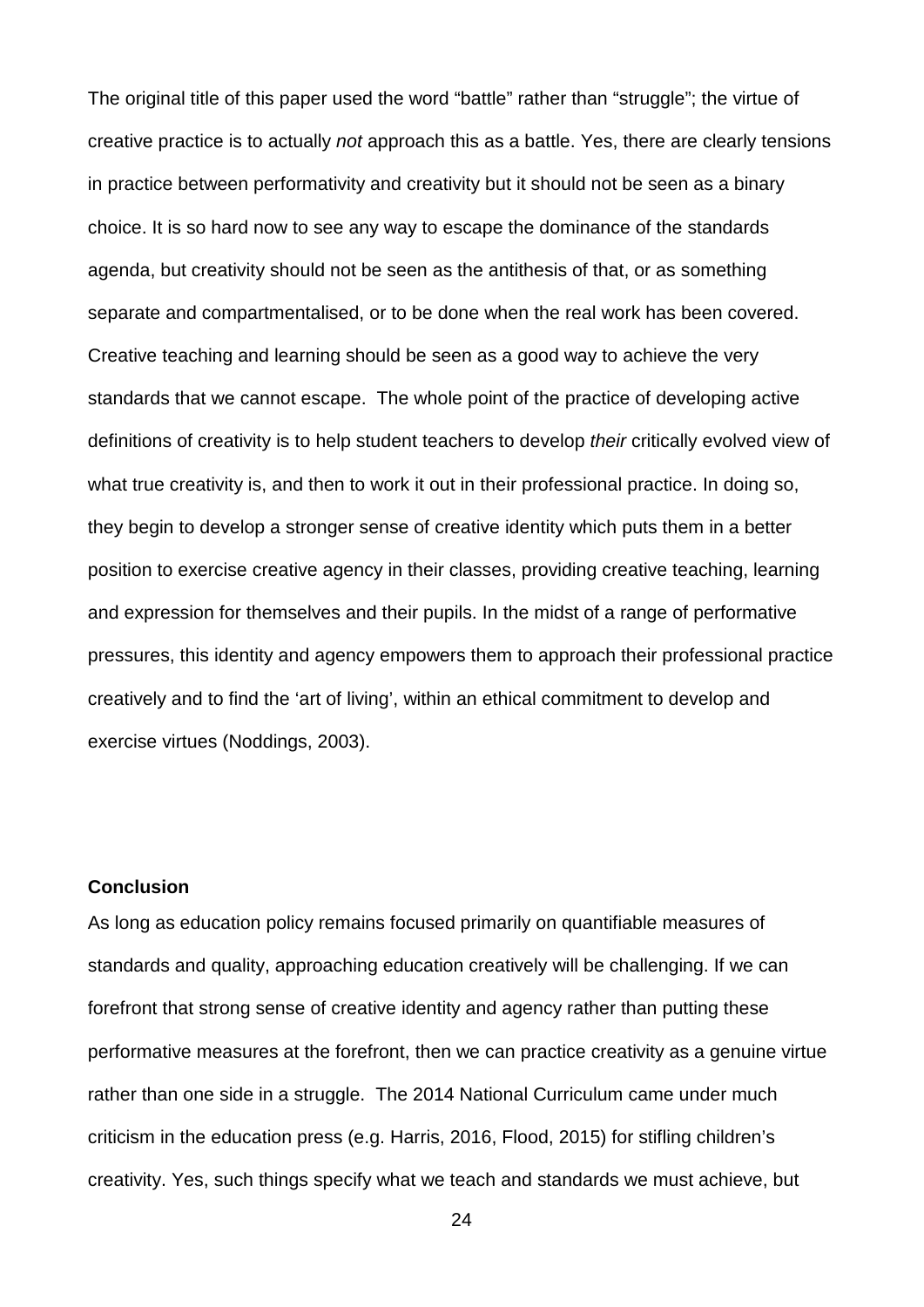they rarely specify *how* that is to be done. That is where the true virtue of creativity in education lies; in challenging narrow beliefs and practices that purport to act in the pursuit of quality and standards and instead developing strong senses of creative identity and agency that allows us to develop fully our creative expression in teaching and learning, working within constraints but using the freedoms that we *do* have but often ignore. It is only though these strong senses of identity and agency that we operate in Fromm's "being" mode and not just the "having" mode and have the professional confidence to practice creatively in the face of the terrors of performativity; not to thwart them but to turn them from terrors to just part of the professional context, but not one that crushes our souls as teachers. We need to work forwards to something new; a teaching profession where strong senses of creative identity and agency can help student teachers and NQTs to begin, survive and thrive in their careers in a way that allows them to be true to themselves in the challenging performative culture of primary ITE and primary education. If there is a virtue of creativity in such an approach, it is to facilitate, encourage and develop a new generation of teachers, empowered with the professional confidence to live out their active definitions and expressions of creativity, approaching teaching and learning creatively to help children achieve everything of which they are capable in all areas of their young lives.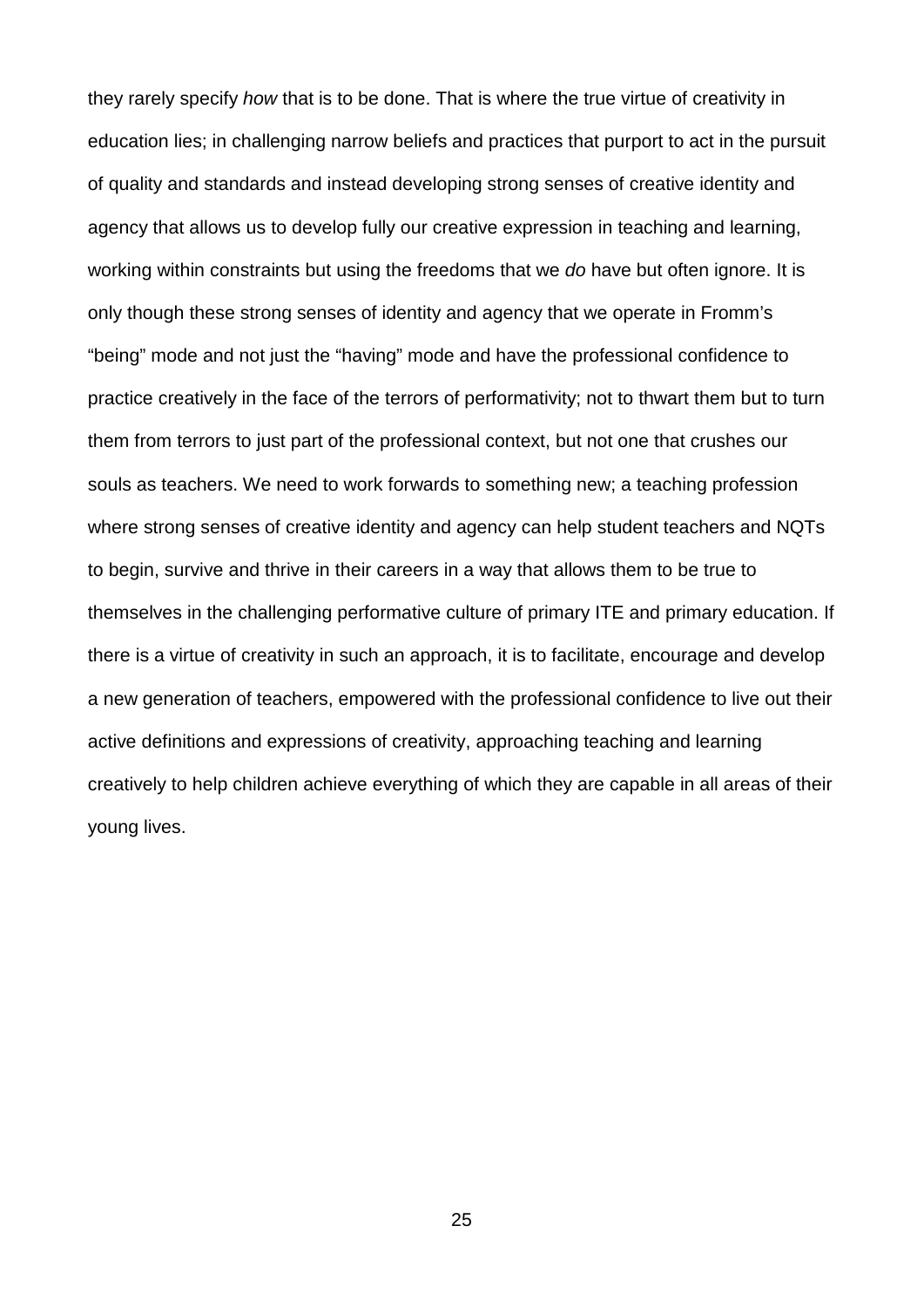# **References**

Alexander, R. J. (2010) *Children, their world, their education: final report and recommendations of the Cambridge Primary Review*. Abingdon, Routledge

Alexander, L.M., M. (2016) *Deontological ethics* [Internet]. Available from [https://plato.stanford.edu/entries/ethics-deontological/.](https://plato.stanford.edu/entries/ethics-deontological/) Accessed December 1<sup>st</sup>, 2017

Alheit, P. (2009) Biographical learning – within the lifelong learning discourse. In: Illeris, K. *Contemporary theories of learning. Learning theorists in their own words.* Abingdon: Routledge

Annas, J. (2009) Virtue ethics In: Annas, J. and Copp, D. eds. *The oxford handbook of ethical theory.* Oxford Handbooks Online.

Athanassoulis, N. (2013) *Virtue ethics.* London, Bloomsbury

Ball, S. (2003) *The Teachers' Soul and the Terrors of Performativity*. Journal of Education Policy 18(2) pp. 215-228

Ball, S. and Olmedo, A. (2013) *Care of the self, resistance and subjectivity under neoliberal governmentalities.* Critical Studies in Eductaion 54(1) pp. 85-96

Ball, S. (2013) *The Education Debate* (2nd Ed). Bristol: The Policy Press

Biesta, G. (2009) Good education in an age of measurement: on the need to reconnect with the question of purpose in education. *Educational Assessment*, *Evaluation and Accountability. 21 pp. 33-46*

Bohm, D. (1996) On Creativity London, Routledge

Bourdieu, P. (1977). *Outline of a Theory of Practice*. Cambridge, Cambridge University Press

Bourdieu, P. (1984). *Distinction: a social critique of the judgement of taste.* London, Routledge.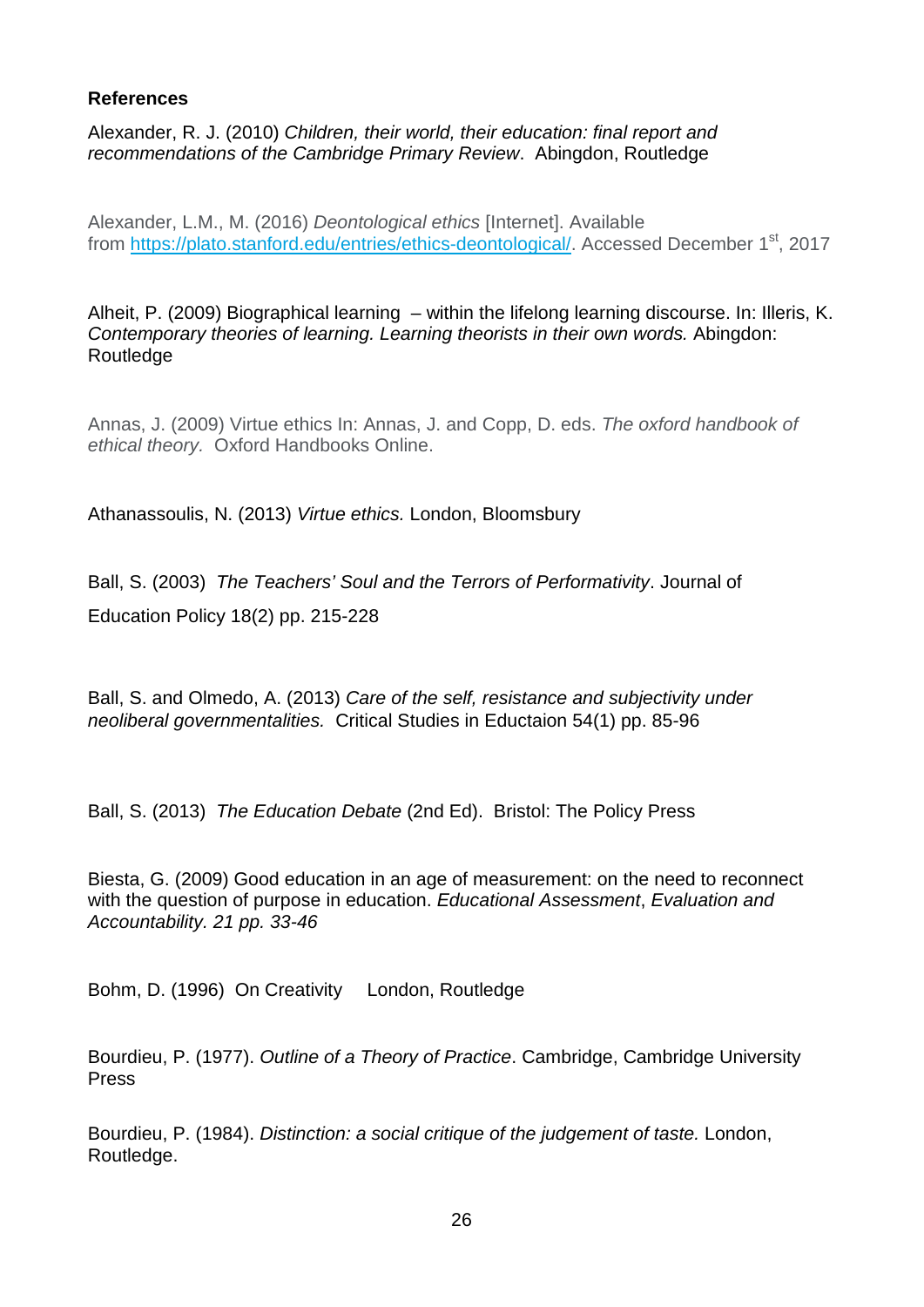Bourdieu, P. (1986). The Forms of Capital. In: Szeman, T. *Cultural Theory: an Anthology*. Chichester, Wiley Blackwell.

Bourdieu, P. (1990). *Reproduction in Education, Society and Culture*. London, Sage.

Bourdieu, P. (1991). *Language and Symbolic Power*. Oxford, Blackwell Publishing Ltd.

Cambridge Dictionary (No date) [http://dictionary.cambridge.org/dictionary/english/creativity.](http://dictionary.cambridge.org/dictionary/english/creativity) Accessed 4.7.17

Clarke, M. (2009) The ethico-politics of teacher identity. *Educational Philosophy and Theory, 4*(2), 185-200.

Clarke, M. (2013a) *Terror/Enjoyment: performativity, resistance and the teacher's psyche.*  London Review of Education. November 2013

Clarke, M. (2013b) A Tale of Two Teachers: teacher identity and care of the self in an era of accountability. In Benson, P. and Cooke, L. *The applied linguistic indovidual scoiocultural approahes to identity, agency and autonomy.* Sheffield, Equinox

Craft, A. (2005) Creativity in schools: tensions and dilemmas. London, Routledge

Csikszentmihalyi, M (1997) *Creativity. Flow and the Psychology of Discovery and Invention.* New York, Harper Perennial

Department for Education (2014) *The national curriculum in England: Framework document.* London, Crown Copyright

Department for Education (20124) *Teachers' Standards*. London, Crown Copyright

Elliott, A. and Lemert, C. (2014) *Introduction to contemporary social theory*. Abingdon, **Routledge** 

Fisher, R. and Williams, M. (2004) *Unlocking creativity. Teaching across the curriculum.* Abingdon, David Fulton Publishers

Flint, K.M & Peim, N. (2012) *Rethinking the Education Improvement Agenda*. London, Continuum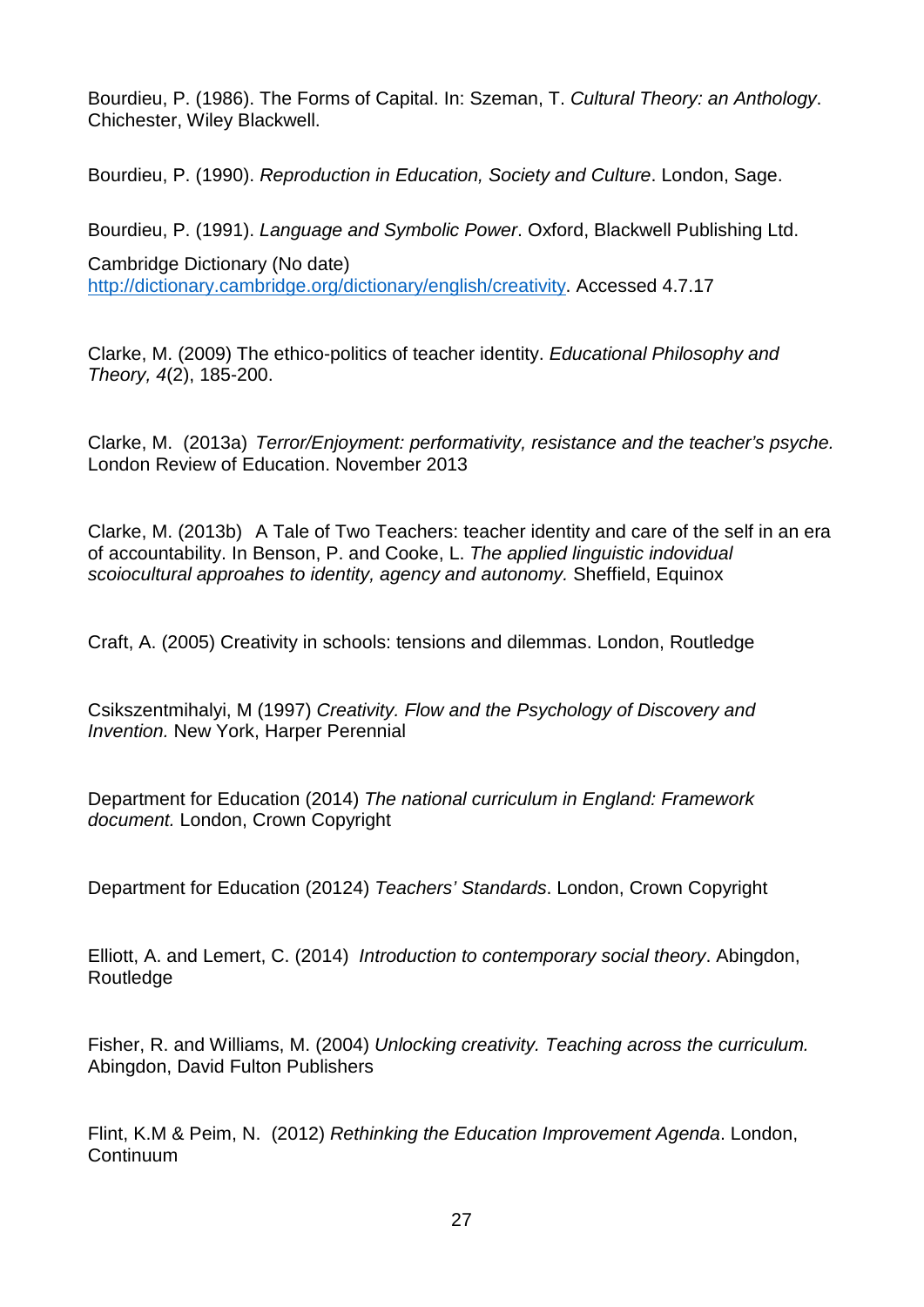Flood, A. (2015) *National curriculum is damaging children's creative writing, say authors* [Internet]. Available from [https://www.theguardian.com/books/2015/jun/23/national](https://www.theguardian.com/books/2015/jun/23/national-curriculum-is-damaging-childrens-creative-writing-say-authors)[curriculum-is-damaging-childrens-creative-writing-say-authors](https://www.theguardian.com/books/2015/jun/23/national-curriculum-is-damaging-childrens-creative-writing-say-authors) [Accessed 3.7.17]

Fromm, E. (1976) *To Have or to Be*. London, Abacus

Foucault, M. (1977). *Discipline and Punish. The Birth of the Prison*. London, Penguin

Foucault, M. (1980). *Power/Knowledge*. Hemel Hempstead, Harvester Press Ltd

Gardner, H. (2008) *Five Minds for the Future.* A paper given as an oral presentation at the Ecolint meeting, Geneva, 13.1.08 [Internet]. Available from [www.howardgardner.com/Papers/](http://www.howardgardner.com/Papers/) [Accessed 3.5.15]

Gould, S.J. (1981) *The Mismeasure of Man*. New York, W.W. Norton and Co

Green, E. (2013) Research in the New Christian Academies. In Murphy, M.,*Social Theory and Education Re*search. London: Routledge

Harris, C. (2016) *Our curriculum is so narrow that it bores both pupils and teachers – and crushes creativity* [Internet]. Available from [https://www.tes.com/news/school](https://www.tes.com/news/school-news/breaking-views/our-curriculum-so-narrow-it-bores-both-pupils-and-teachers-and)[news/breaking-views/our-curriculum-so-narrow-it-bores-both-pupils-and-teachers-and](https://www.tes.com/news/school-news/breaking-views/our-curriculum-so-narrow-it-bores-both-pupils-and-teachers-and)  [Accessed 2.7.17]

Honan, E. (2015) Thinking rhizomatically about policy analysis. In Kalvero, N.G. and Clarke, M. and Peterson, E.B (Eds) *Education policy and contemporary theory.* Abingdon, **Routledge** 

Hursthouse, R and Pettigrove, G. (2016) *Virtue ethics* [Internet]. Available from [https://plato.stanford.edu/entries/ethics-virtue/.](https://plato.stanford.edu/entries/ethics-virtue/) Accessed, December 1st, 2017

Hursthouse, R. (1999) *On virtue ethics*. Oxford, Oxford University Press.

Jarvis, P. (2009) Learning to be a person in society. Learning to be me. In: Illeris, K. *Contemporary theories of learning. Learning theorists in their own words.* Abingdon: Routledge

*Jones, P. Bradbury, L. and LeBontillir, S. (2013). Introducing social theory (2<sup>nd</sup> Ed). Cambridge, Polity Press*

Lyotard, J.F. (1984) *The Post-Modern Condition: a report on knowledge.* Manchester: Manchester University Press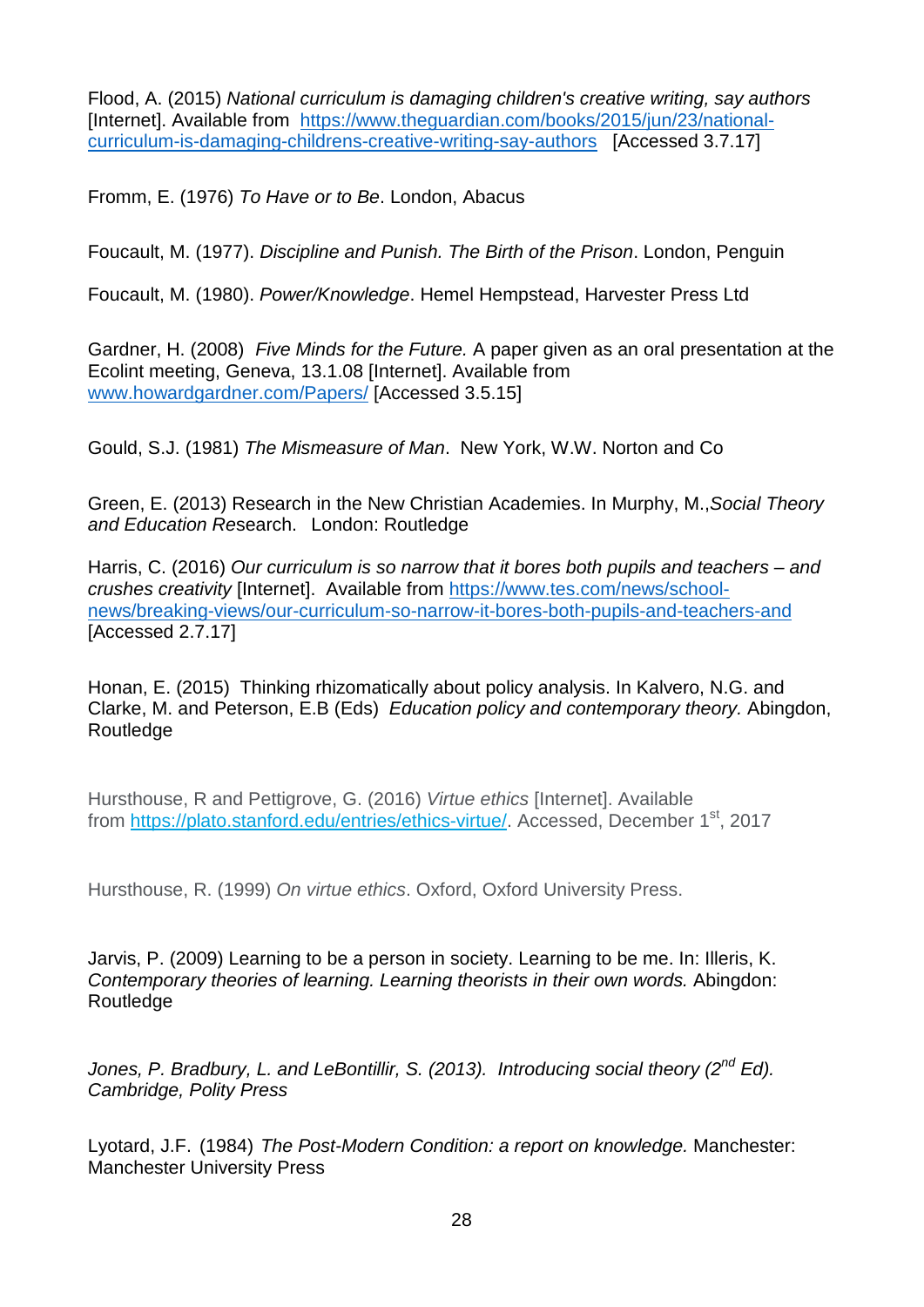May, R. (1975) *The courage to create.* New York, W.W. Norton and Co.

McGushin, E. (2014) Foucault's theory and practice of subjectivity in Taylor, D (Ed) *Michael Foucault. Key Concepts*. Abingdon, Routledge

McNay, L. (1994) *Foucault. A critical introduction.* Cambridge, Polity Press,

Mendieta, E. (2014) The practice of freedom. In Taylor, D (Ed) *Michael Foucault. Key Concepts*. Routledge, Abingdon

Mills, S. (2003) *Michel Foucault.* London, Routledge

NACCCE (1999) *All Our Futures. Creativity, Culture and Education.* DFee, lONDON

NASUWT (2017) *Creativity and the arts in the curriculum A report of policies and practices in England, Northern Ireland, Scotland and Wales* [Internet]. Available from [https://www.nasuwt.org.uk/uploads/assets/uploaded/3535be2c-801c-46cb](https://www.nasuwt.org.uk/uploads/assets/uploaded/3535be2c-801c-46cb-b4410810472b52a3.pdf)[b4410810472b52a3.pdf](https://www.nasuwt.org.uk/uploads/assets/uploaded/3535be2c-801c-46cb-b4410810472b52a3.pdf) (Accessed 2.7.17]

# Newman (2007) *Unstable universalities. Poststructuralism and radical politics.*  Manchester, Manchester University Press

Noddings, N. (2003) *Caring: A feminine approach to ethics & moral education*. 2nd ed. ed. Berkeley, University of California Press

OECD (2015) (Organisation for Economic Co-operation and Development) *Programme for international student assessment (PISA)* <http://www.oecd.org/pisa/>Accessed 18.9.17

Oxford English Dictionary (No date) <http://www.oed.com/view/Entry/44075?redirectedFrom=creativity&>Accessed 4.7.17

Robinson, K. and Aronica, L. (2015) *Creative Schools*. London. Penguin Random House

Robinson, K. (2011) *Out of our minds: learning to be creative*. Oxford, Capstone

Ruti, M. (2009) *A world of fragile things. Psychoanalysis and the art of living*. Albany, State University of New York Press

Ruti, M. (2012) *The singularity of being. Lacan and the immortal within.* New York, Fordham University Press